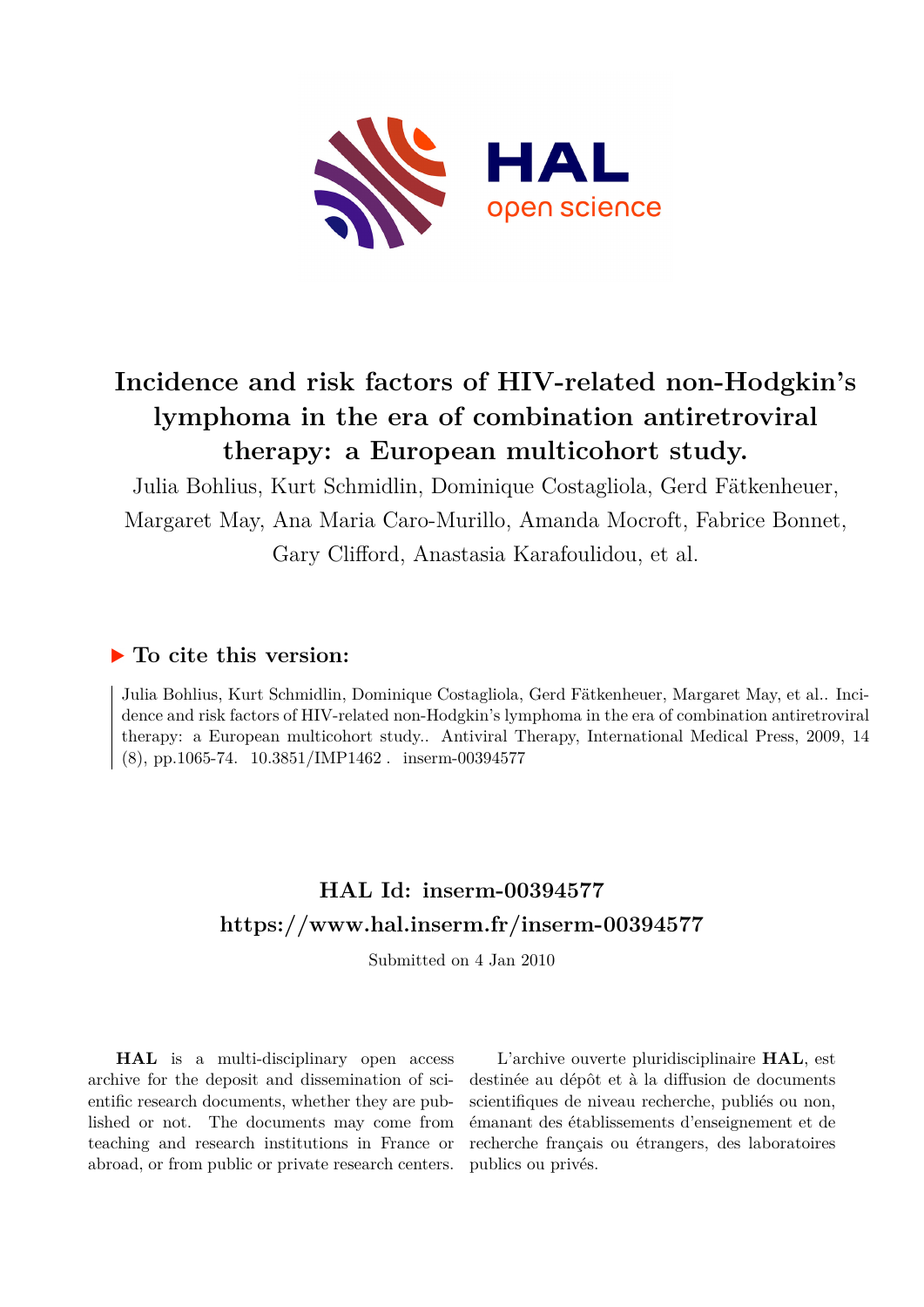# **Incidence and risk factors of HIV-related non-Hodgkin lymphoma in the era of combination antiretroviral therapy: European multi-cohort study**

The Collaboration of Observational HIV Epidemiological Research Europe (COHERE) study group\*

\* Members of writing committee and collaboration are listed at the end of the article

Running head:

HIV-related non-Hodgkin lymphoma in the era of antiretroviral therapy

Correspondence:

Dr. Julia Bohlius Institute of Social and Preventive Medicine (ISPM) University of Bern Finkenhubelweg 11, CH-3012 Bern, Switzerland. jbohlius@ispm.unibe.ch, Tel +41 31 631 35 10, Fax +41 31 631 35 20

Abstract 249 words, main text 2861 words, 4 tables, 3 figures, 44 references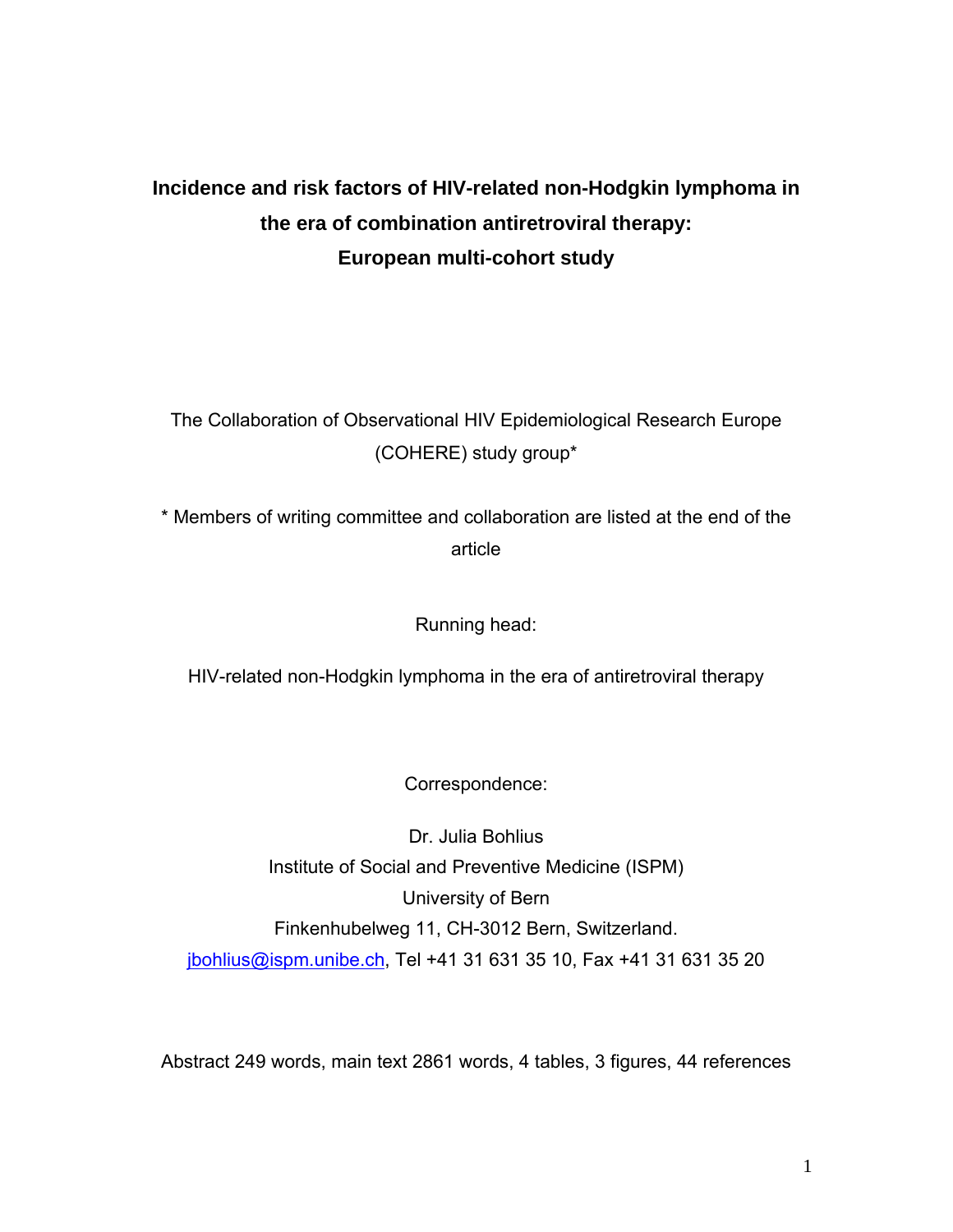#### **Abstract**

*Background:* Incidence and risk factors of HIV-associated non-Hodgkin lymphoma (NHL) are not well defined in the era of combination antiretroviral therapy (cART).

*Methods:* 56,305 adult HIV-1 infected patients who started cART in one of 22 prospective studies in Europe were included. Weibull random-effects models were used to estimate hazard ratios (HRs) for developing systemic NHL, including CD4 cell counts and viral load as time-updated variables.

*Results:* During 212,042 person-years of follow-up, 521 patients were diagnosed with systemic NHL and 62 with primary brain lymphoma (PBL). The incidence rate of systemic NHL was 463 per 100,000 person-years not on cART and 205 per 100,000 person-years in treated patients, for a rate ratio of 0.44 (95% confidence interval [CI] 0.37 to 0.53). The corresponding incidence rates of PBL were 57 and 24 per 100,000 person-years (rate ratio 0.43; 95% CI 0.25 to 0.73). Suppression of HIV-1 replication on cART (HR 0.60, 95% CI 0.44-0.81, comparing ≤500 with 10,000-99,999 viral copies/ml) and increases in CD4 counts (HR 0.30, 0.22-0.42, comparing ≥350 with 100-199 cells/ $\mu$ L) were protective; a history of Kaposi sarcoma (HR 1.70, 1.08-2.68, compared to no history of AIDS), transmission through sex between men (HR 1.57, 1.19-2.08, compared to heterosexual transmission) and older age (HR 3.72, 2.38-5.82, comparing  $\geq 50$ with 16-29 years) were risk factors for systemic NHL.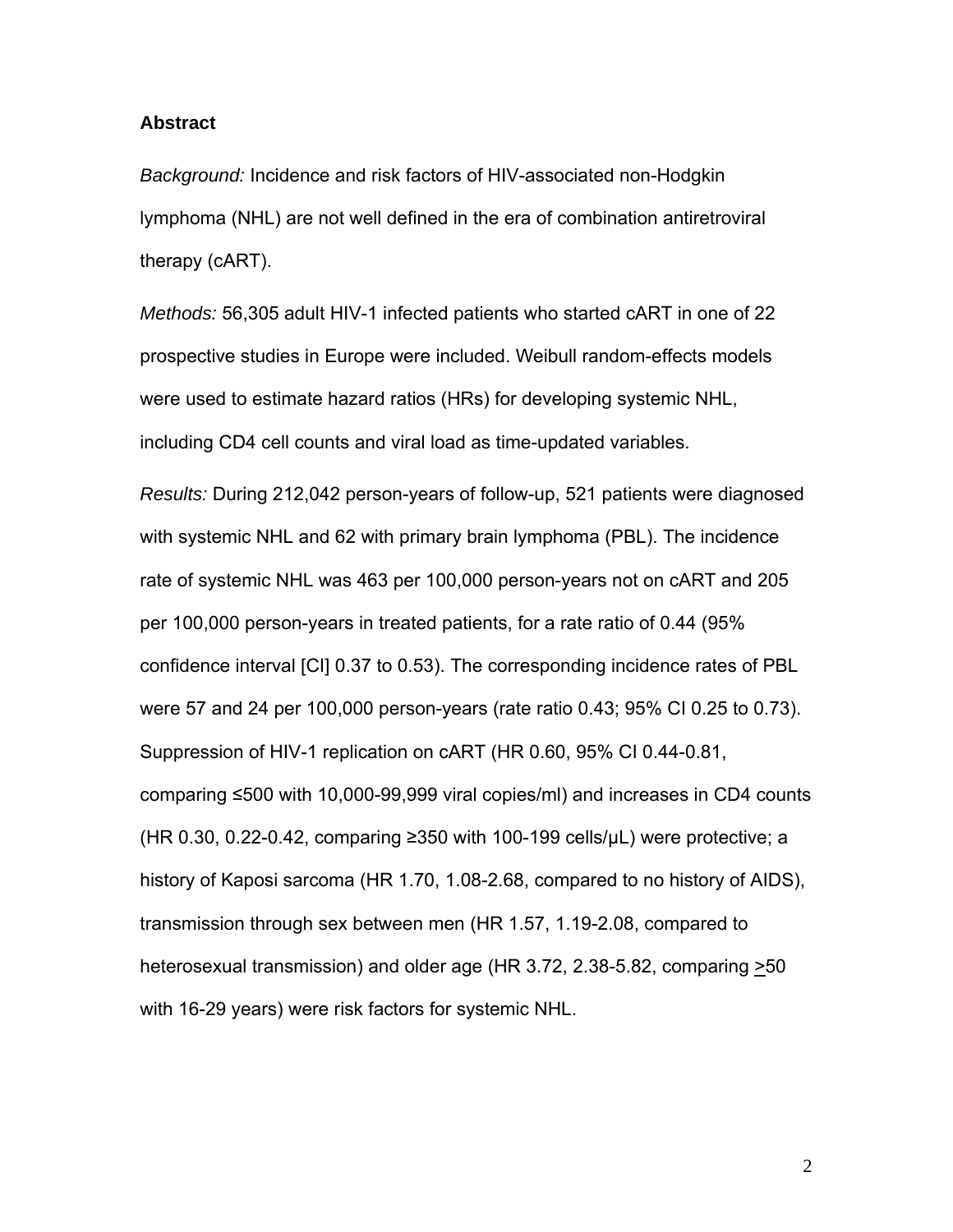*Conclusions:* The incidence rates of both systemic NHL and PBL are substantially reduced in patients on cART. Timely initiation of therapy is key to the prevention of NHL in the era of cART.

**Keywords:** non-Hodgkin lymphoma; cohort studies; antiretroviral therapy; Kaposi sarcoma; immunodeficiency; viral load; Europe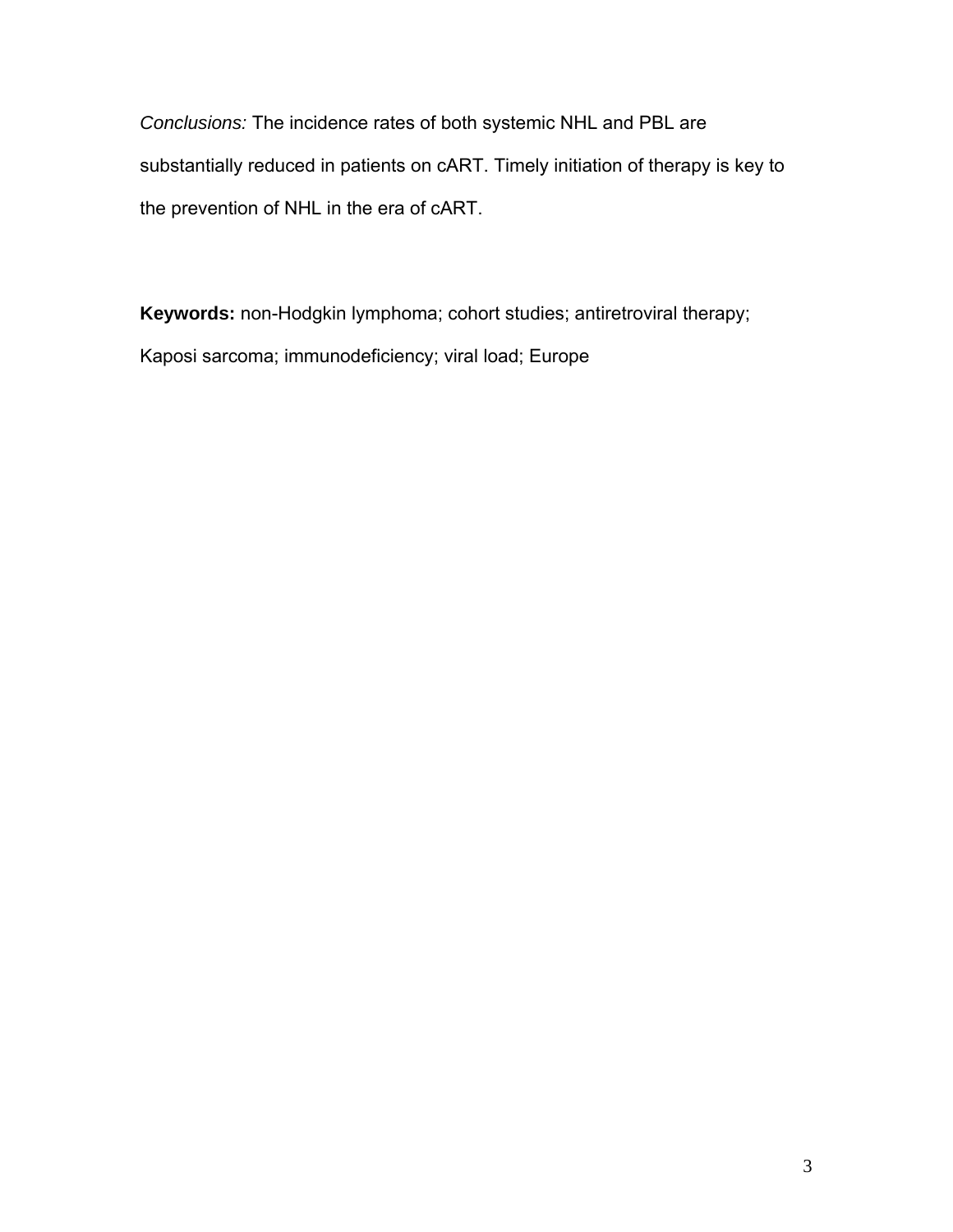### **Introduction**

Human immunodeficiency virus (HIV)-infected patients are at increased risk of developing non-Hodgkin Lymphoma (NHL) when compared to the general population [1, 2]. In the 1980s the risk of NHL within three years of an AIDS diagnosis was increased 165-fold when compared to people without AIDS [3]. Following its introduction in 1996, combination antiretroviral therapy (cART) has led to a substantial reduction in HIV-associated morbidity and mortality; however, cohort studies have shown that the decline in the incidence of NHL in the cART era was less pronounced than that observed for Kaposi's Sarcoma (KS) or opportunistic infections [4-7]. Consequently NHL has become one of the most frequent AIDS-defining events in recent years [8] and the most common cancer associated with HIV in the USA [7]. In HIV-infected patients NHL poses particular therapeutic challenges [9] and continues to be an important cause of death in the era of cART [10].

Previous studies showed that the risk of NHL in HIV-infected persons is increased in older patients [11-14], in patients with more advanced immunodeficiency [11-15] and patients with high HIV-1 viral loads [11, 14]. Many of these studies were, however, from the pre-cART era or lacked information on cART at the patient level [16]. Only a few, relatively small studies specifically addressed risk factors for NHL in patients receiving cART [11, 13, 14].

We analyzed the database of the Collaboration of Observational HIV Epidemiological Research Europe (COHERE) to examine the incidence and risk factors of NHL in the cART era.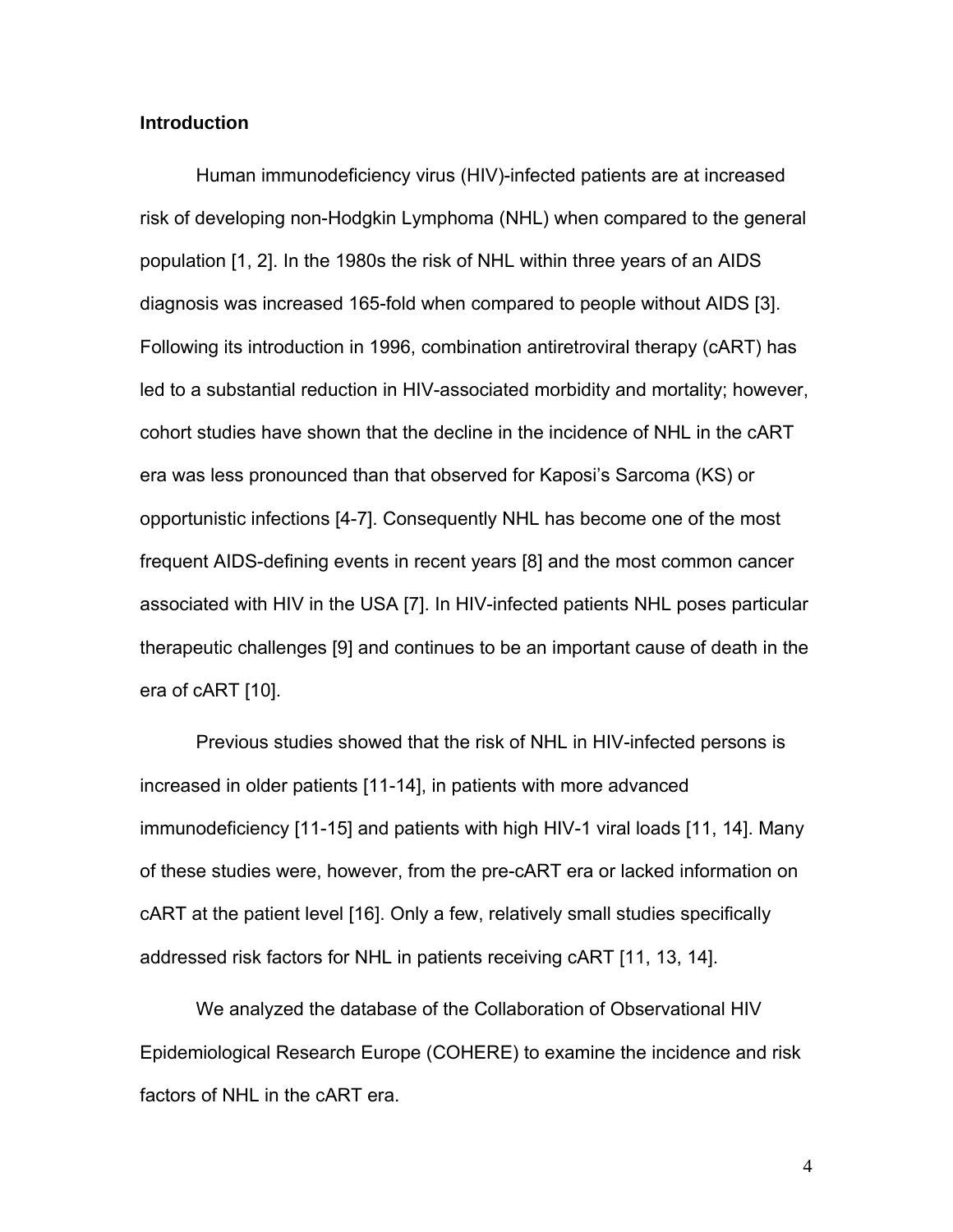## **Methods**

COHERE is a collaboration of 33 observational cohort studies in 30 European countries [17]. COHERE was established in 2005 with the objective of conducting hypothesis-driven research on the prognosis and outcome of HIVinfected individuals across Europe. All cohorts have been approved by local ethics committees or institutional review boards, use standardized methods of data collection, and schedule follow-up visits at least once every 6 months. Each cohort submits information using the standardized HIV Collaboration Data Exchange Protocol (HICDEP) [18] to co-ordinating centres at the Copenhagen HIV Program (CHIP), Copenhagen, Denmark, or the Institut de Santé Publique d'Épidémiologie et de Développement (ISPED), Bordeaux, France. Data collected include information on patient demographics, use of cART, CD4 cell counts and percentages, HIV-1 RNA concentrations (viral loads), AIDS and deaths. Further information is given at

http://www.chip.dk/COHERE/tabid/295/Default.aspx and http://etudes.isped.ubordeaux2.fr/cohere/. Twenty-two cohorts from ten countries contributed data to the present analyses.

## *Inclusion criteria and definitions*

We included all adult (aged 16 years or older) antiretroviral treatmentnaïve HIV-infected patients enrolled in COHERE cohorts who started cART at some point after 1 January 1998, at a time when cART had become well established and widely used in Europe. All patients had to have at least one CD4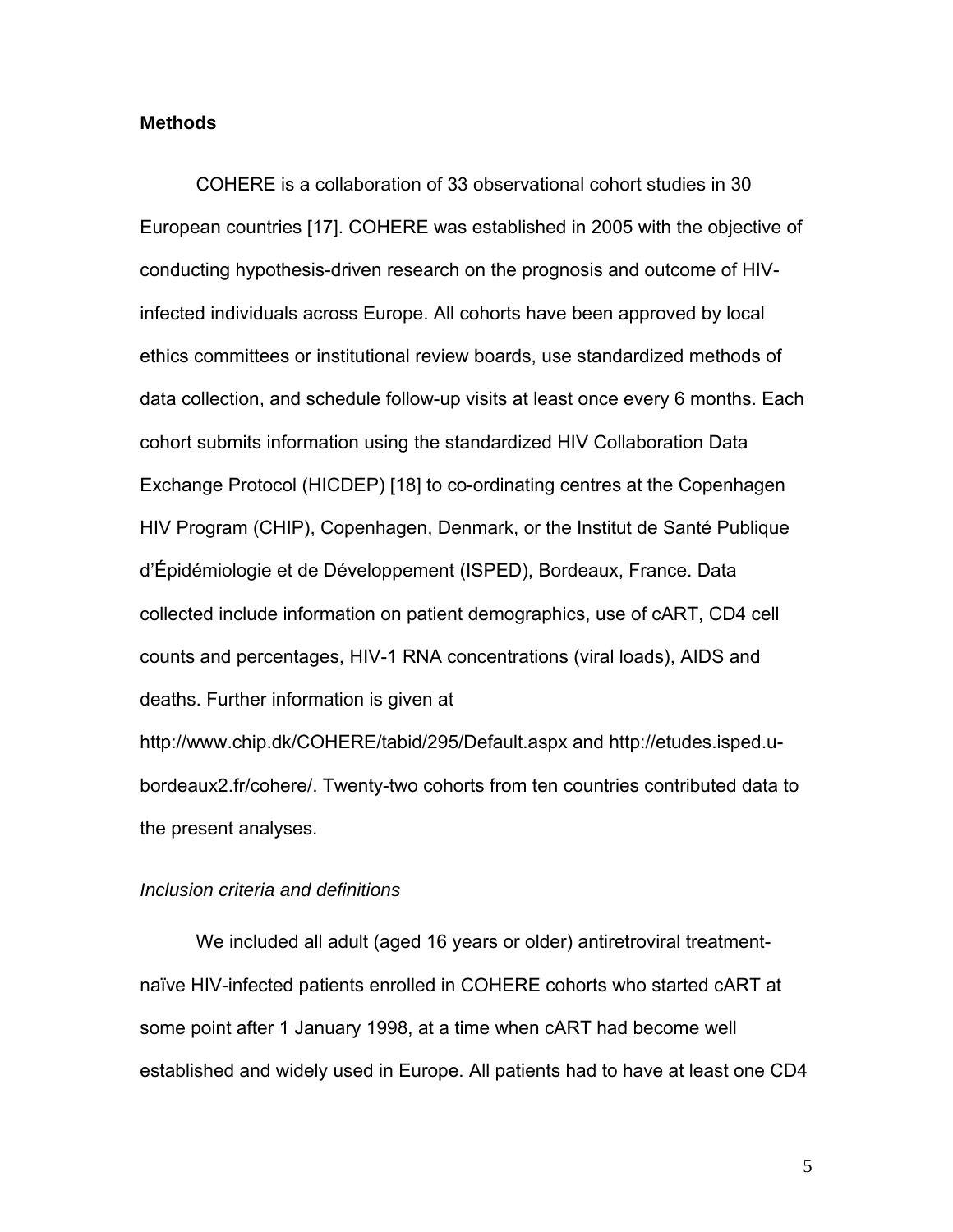cell measurement after enrolment and before starting cART. In patients developing NHL, the CD4 count had to be measured before the diagnosis of NHL. Baseline CD4 cell count was defined as the first CD4 count measured during a visit after 1 January 1998. The baseline HIV-1 RNA was taken as the measurement closest to the baseline CD4 cell count, within a window of plus or minus 30 days not on cART. The nadir CD4 cell count was defined as the lowest ever measured CD4 cell count up to seven days after starting cART. In patients who developed NHL before starting cART, the nadir CD4 count had to be measured before the diagnosis of NHL. We defined cART as a regimen with at least 3 antiretroviral drugs from any drug class, including protease inhibitors (PIs), nucleoside reverse transcriptase inhibitors (NRTIs), non-nucleoside reverse transcriptase inhibitors (NNRTIs) and fusion inhibitors. Data were merged on 31 July 2006.

The diagnosis of NHL was made on the basis of the 1993 CDC (Centers for Disease Control and Prevention) histology criteria [19]. Burkitt's lymphoma, immunoblastic lymphoma and primary brain lymphoma (PBL) are included in the CDC definition. We included all subtypes of NHL including unspecified and other types in our analysis. However, information on subtypes was incomplete in many cohorts, except for the distinction between PBL and systemic NHL. We therefore restricted the analysis to comparisons between PBL and systemic NHL. For patients in clinical CDC stage C (AIDS) at baseline we distinguished between patients with a history of Kaposi Sarcoma and patients with a history of another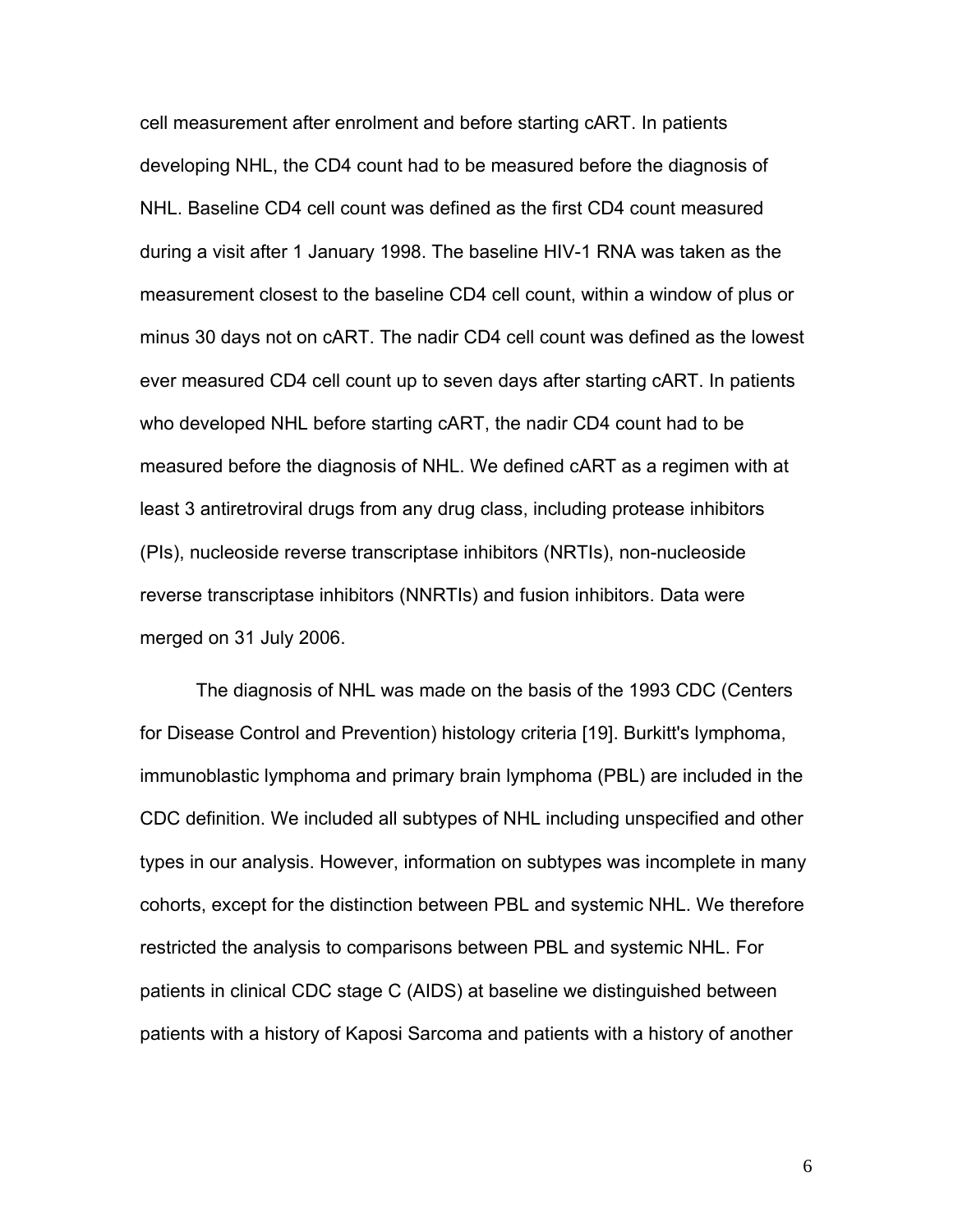AIDS-defining illness: Kaposi Sarcoma may be associated with an increased risk of some subtypes of NHL in HIV-infected patients [20-22].

#### *Statistical analysis*

The incidence rate of systemic NHL and PBL was calculated by dividing the number of patients developing the disease by the number of person-years at risk. In patients not on cART we measured time from the date of the first visit with a CD4 cell count after 1 January 1998 (baseline) until the date of NHL diagnosis, start of cART or the last follow-up visit, whichever came first. In patients on cART we measured time from the start of cART until the diagnosis of NHL or the last follow-up visit. We used an intent-to-continue-treatment approach and thus ignored subsequent changes to treatment, including treatment interruptions and terminations. Prevalent cases, i.e. patients with NHL at baseline, were excluded.

We identified risk factors for developing systemic NHL using Weibull models, with random-effects to account for heterogeneity between cohort studies. The number of PBL cases was too small to allow meaningful analyses. Multivariable models included age and CDC clinical stage (at baseline or at start of cART), sex, transmission risk group, and nadir CD4 counts. Variables were included in the model based on biological and statistical reasoning; no automated selection procedure was applied. The effect of changes in CD4 cell counts and plasma HIV-1 RNA load over time were explored in time-updated models. Results are presented as medians with interquartile ranges (IQR), incidence rates per 100,000 person-years with 95% confidence intervals (CIs), Kaplan-Meier estimates of the cumulative incidence of NHL and crude and adjusted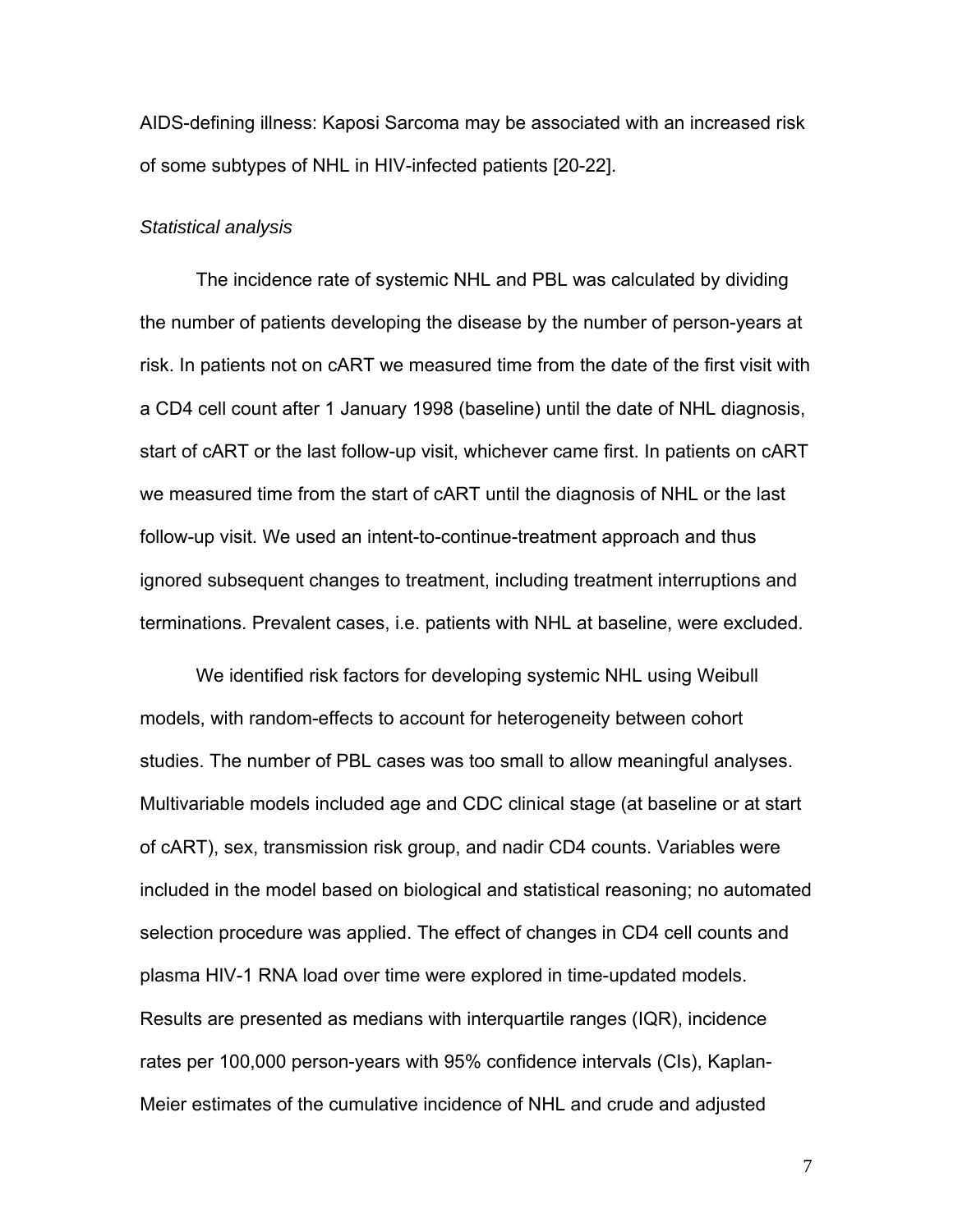hazard ratios (HRs) with 95% CIs. All statistical analyses were done in Stata (version 10, StataCorp, College Station, Texas).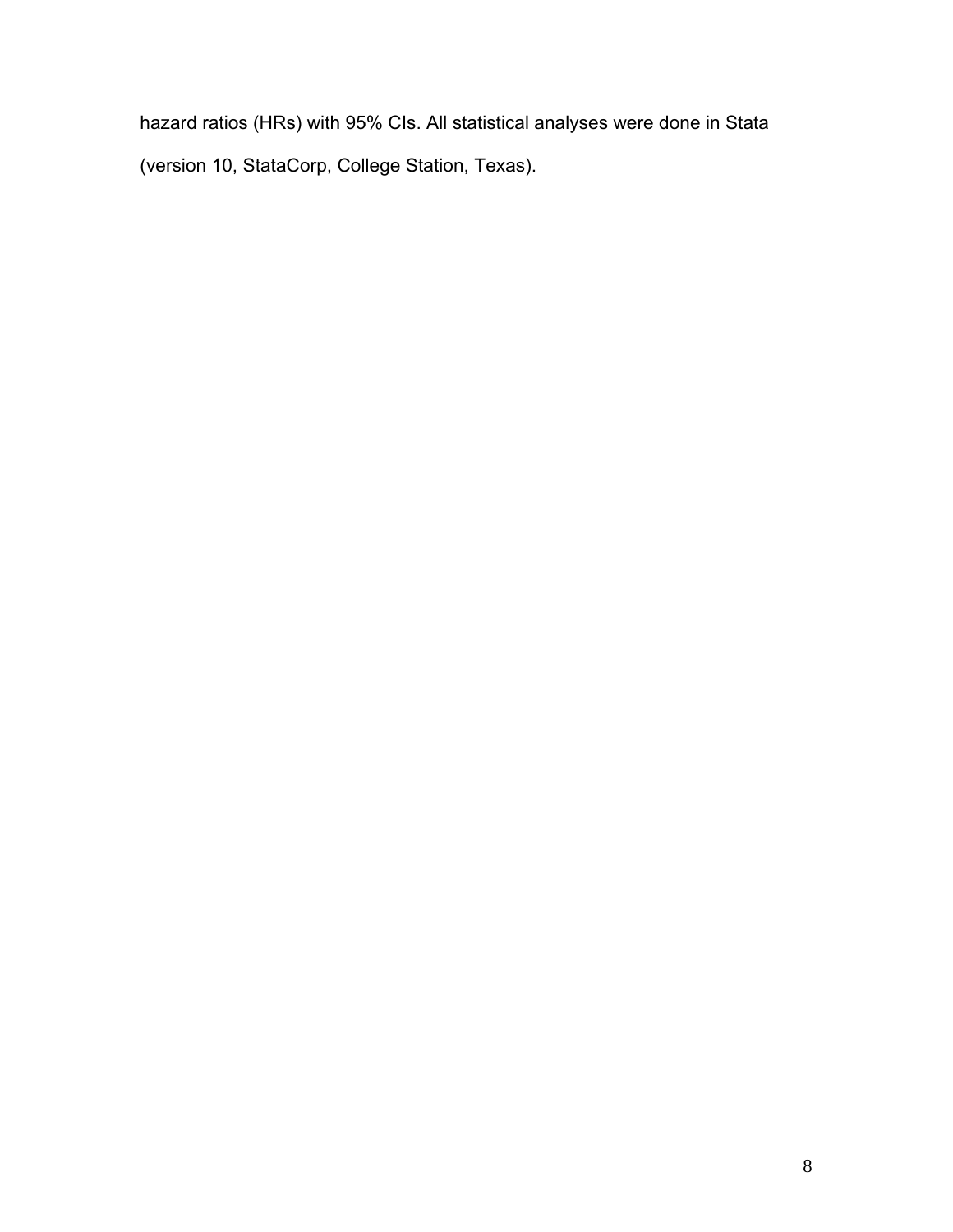## **Results**

#### *Characteristics of cohorts and patients*

The database included a total of 67,659 patients, including 1,176 patients who had been diagnosed with NHL. Of note, among patients with NHL, 660 (56.1%) had been diagnosed while not on cART. A total of 11,354 (16.8%) patients were excluded from the analysis for the reasons detailed in Figure 1. The most important reasons for exclusion were missing CD4 counts between 01.01.1998 and the start of cART or the diagnosis of NHL. Of note, this group included many patients who were diagnosed with NHL and enrolled in the cohort around the same time, i.e. patients with prevalent NHL. Patients not diagnosed with NHL and excluded because of missing CD4 counts were more likely to have a history of intravenous drug use (27% versus 17%) and of AIDS compared to included patients (26% versus 18%); patients were similar with respect to age and gender. Among patients with NHL those who were excluded had more often been diagnosed with AIDS before developing NHL compared to included patients (22% versus 14%), but they were similar with respect to age, gender and risk group.

A total of 56,305 patients (83%) were included in analyses. The median date of the last follow up was June 1, 2005 (IQR May 11, 2004 to December 21, 2005). The characteristics of the included patients are shown in Table 1. Median age was 36.1 years, and most patients were male (n=40,350, 72%). Overall, heterosexual contacts were the most frequent risk factor for HIV transmission, followed by sex between men and injection drug use. The median baseline CD4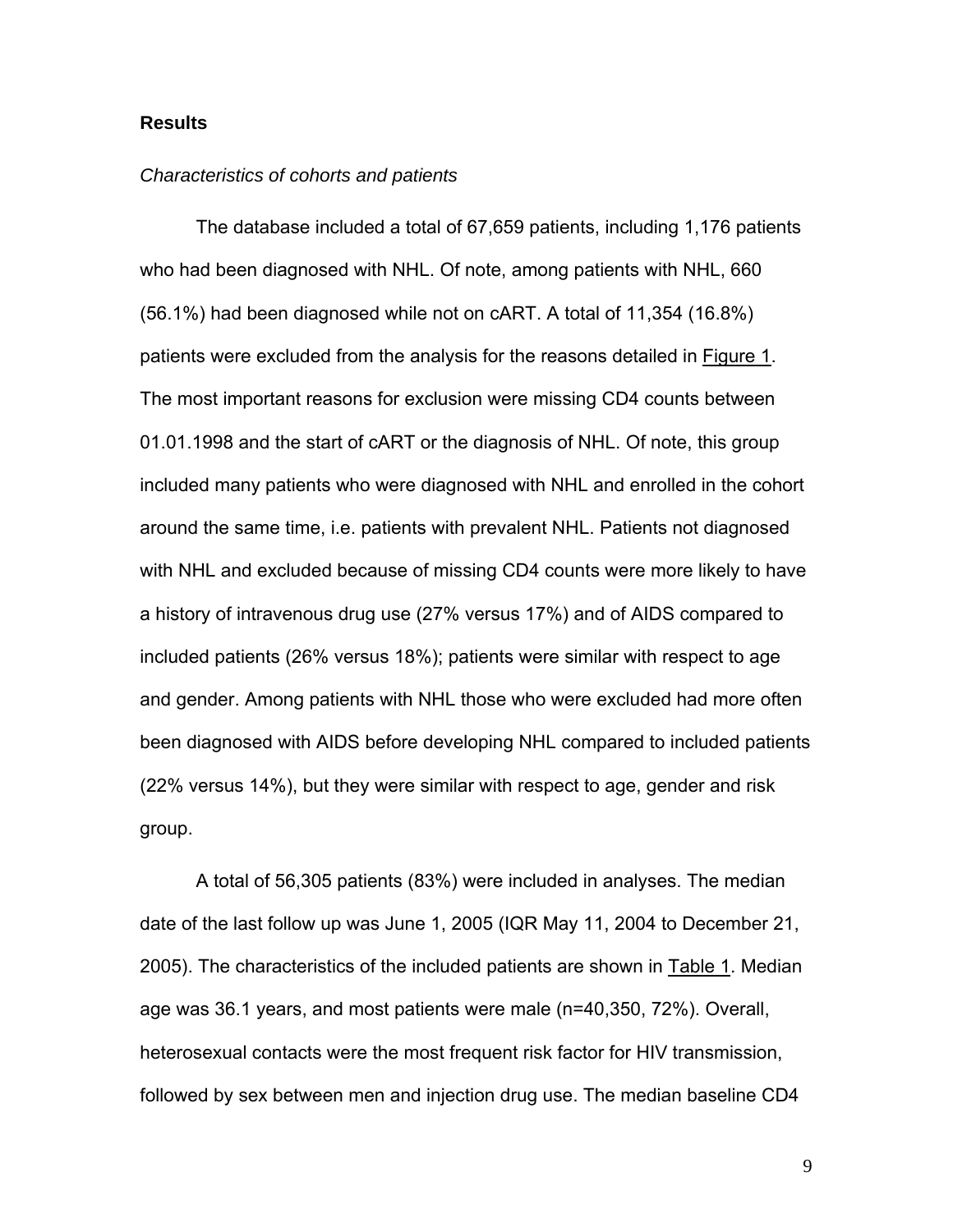cell count was 192 cells/μL and the median plasma HIV-1 RNA load 75,001 copies/mL. Overall 10,382 (18%) of patients were in CDC clinical stage C at baseline. Among 1,186 patients with a history of KS, 747 (63%) were men who had sex with men (MSM).

During 212,042 person-years of follow-up, 583 patients were diagnosed with NHL, including 62 (11%) cases of PBL and 521 cases (89%) of systemic NHL. Among the latter, 382 (73%) lymphomas were classified as not specified and 36 (7%) as other; 60 patients (12%) were diagnosed with a Burkitt's lymphoma and 43 (8%) with a diffuse large cell lymphoma. Twenty-nine patients had a KS diagnosed prior to the diagnosis of NHL. The median time between the diagnosis of KS and NHL was 293 days (IQR 65 to 679 days). Compared to patients who did not develop NHL, patients diagnosed with NHL were older, more likely to be male, and more likely to be in more advanced stages of the infection, with lower CD4 cell counts and higher plasma HIV-1 RNA loads at baseline (Table 1). Patients on cART at the time of systemic NHL diagnosis were more often in advanced clinical stage (26% versus 12% in CDC clinical stage C) and had lower CD4 cell counts (median 164 cells/µL versus 187 cells/µL) compared to cART naïve patients. As expected, patients who had not been on cART had higher HIV-1 RNA viral loads (Table 4).

## *Incidence of NHL while not on cART and on cART*

A total of 155 systemic NHL were diagnosed while not on cART and 366 were diagnosed on cART. The incidence rate was 462.6 (95% CI 395.3 to 541.5) per 100,000 person-years not on cART and 205.1 (95% CI 185.1 to 227.2) per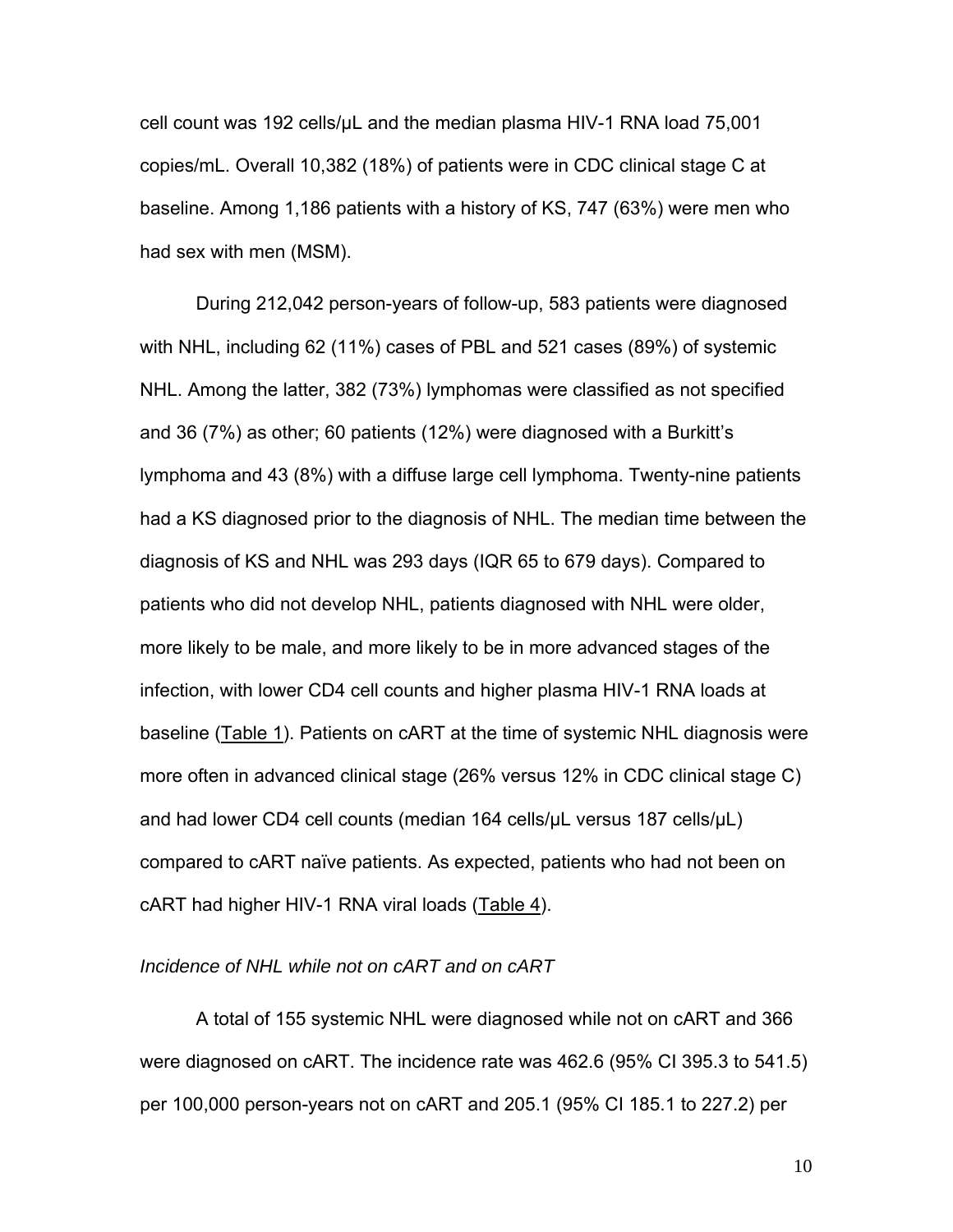100,000 person-years in treated patients, for a rate ratio of 0.44 (95% CI 0.37 to 0.53). There were 19 diagnoses of PBL in patients not on cART and 43 diagnoses of PBL on cART. The incidence rate was 56.7 (95% CI 36.2 to 88.9) per 100,000 person-years not on cART and 24.1 (95% CI 17.9 to 32.5) per 100,000 person-years on cART, for a rate ratio of 0.43 (95% CI 0.25 to 0.73). Overall the median time from the start of observation to the diagnosis was 81 days (IQR 18 to 707 days) while not on cART, and 287 days (IQR 82-860 days) while on cART. In sensitivity analyses incidence rates were similar when including the patients with missing CD4 counts, but excluding prevalent cases. Figure 2 shows that incidence rates for any type of NHL declined with increasing nadir CD4 counts and decreasing baseline HIV-1 RNA viral load. These trends were particularly pronounced in patients not on cART. Figure 3 shows the cumulative incidence of any NHL (systemic NHL and PBL) after start of cART by nadir CD4 cell count. Overall 1.21% (95% CI 1.09% – 1.34%) of patients had developed a systemic NHL or PBL at five years after starting cART. The cumulative incidence at five years was higher in patients with nadir CD4 cell counts  $\leq$ 50 cells/µL (1.86%, 95% CI 1.53% – 2.25%) compared to patients with nadir CD ≥ 350 cells/ µL (0.43%, 95% CI 0.29% – 0.63%).

#### *Risk factors for systemic NHL while not on cART and on cART*

In univariable analysis the incidence rate while not on cART was higher in men than in women, higher in men who have sex with men than in other transmission groups (i.e. injection-drug use and heterosexual contacts) and higher among patients aged 50 years or older, patients with a history of KS,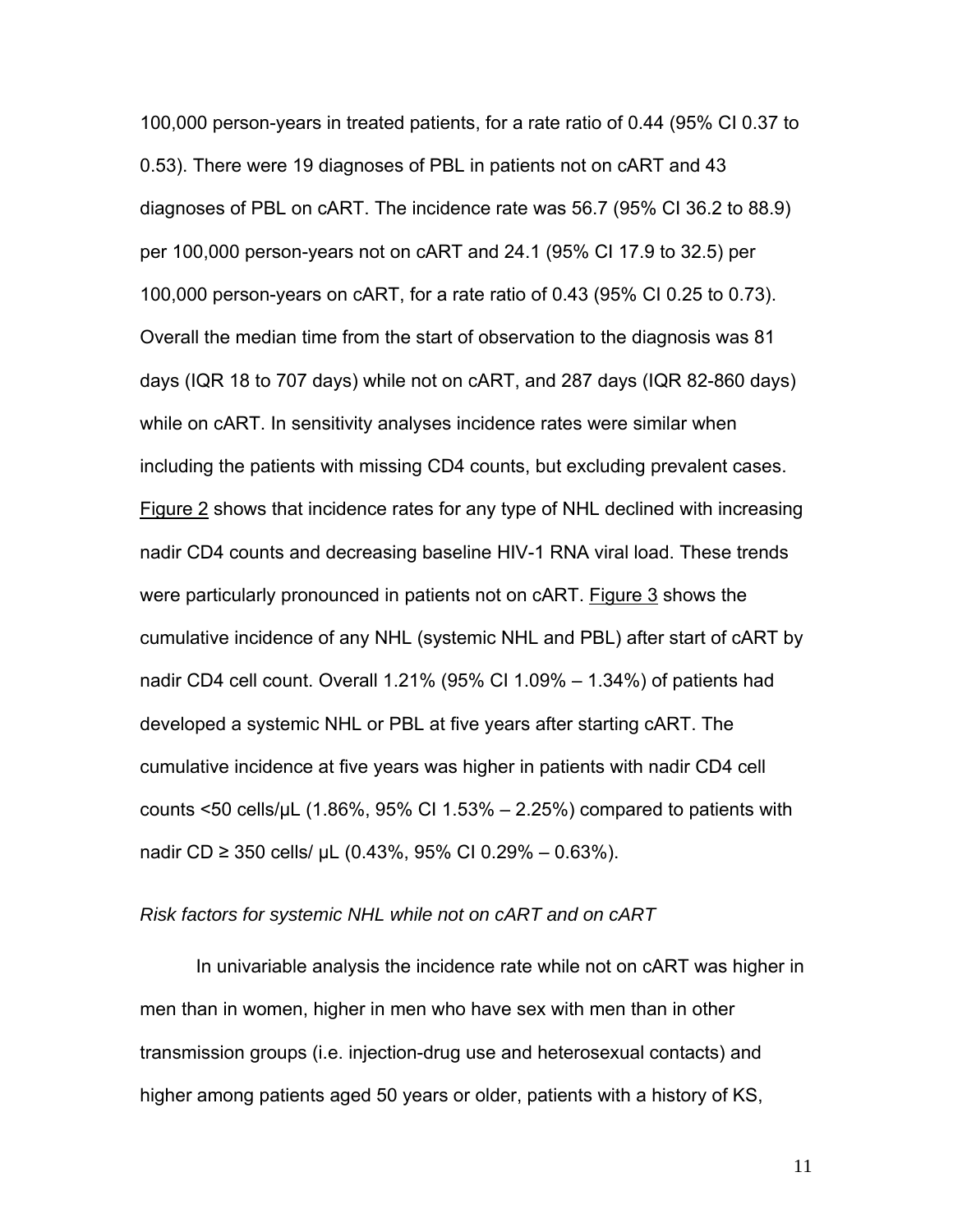patients with nadir CD4 cell counts below 100 cells/µ L and patients with baseline HIV-RNA plasma loads of 100,000 copies/mL or greater (Table 2). Differences in the same direction were observed in patients developing NHL on cART.

In multivariable analyses treating CD4 counts and HIV-1 viral load as timeupdated variables (Table 3) associations with age, CD4 cell count and HIV-1 viral load remained both for systemic NHL diagnosed while not on cART and for systemic NHL diagnosed on cART. A history of KS and transmission group men who have sex with men were additional risk factors in patients on cART. There was little evidence for a difference in risk across cART regimens (PI-based, NNRTI-based or NRTIs only).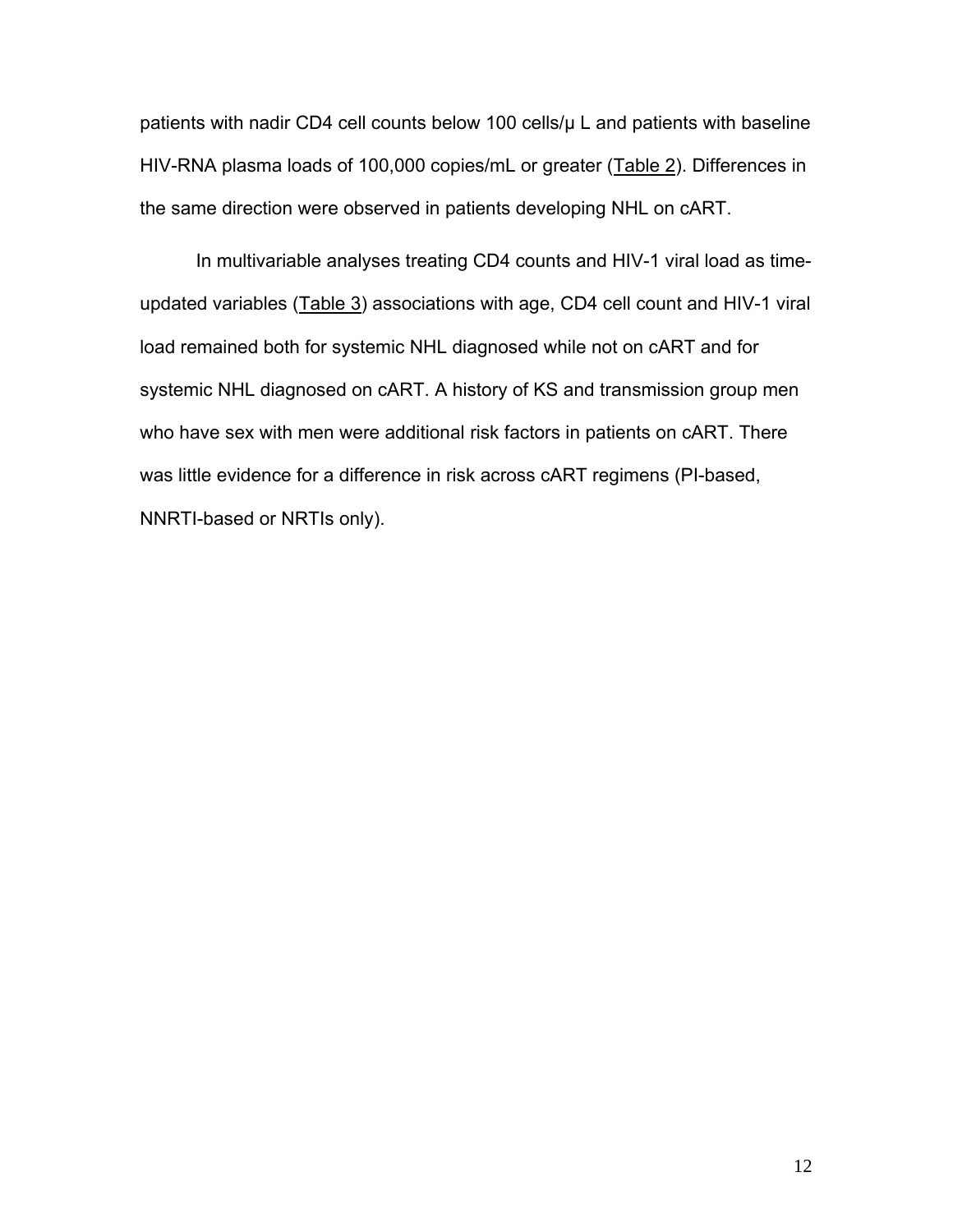## **Discussion**

The incidence of HIV-associated NHL in patients receiving cART was lower than in patients not on cART, with reductions in incidence rate of over 50% both for systemic NHL and PBL. A history of advanced immunodeficiency and older age were associated with an increased risk of systemic NHL both in patients receiving and not receiving cART. In patients on cART, a prior diagnosis of KS and transmission through sex between men was also associated with NHL. Exposure to high plasma HIV-1 RNA concentrations and low CD4 cell counts were risk factors in patients not receiving cART. Conversely, suppression of HIV-1 replication and immune recovery were protective factors in patients receiving cART. Our results thus support the notion that both immunodeficiency and replication of HIV-1 play a role in the development of NHL [13, 14, 23].

Our study has several limitations. The analysis was restricted to patients with CD4 cell counts available before the start of cART and prior to the diagnosis of NHL. This meant that some patients were excluded from the analysis, although incidence rates were similar when they were included in sensitivity analyses. In the majority of cases the histological subtype was not specified and we could therefore only distinguish between systemic NHL and PBL. The number of patients developing PBL was small even in this large collaborative study. Finally, cART naïve patients who developed NHL and died before starting cART were not included in the present data set. This may have lead to an underestimation of the incidence rate of NHL in patients not on cART. On the other hand, our analysis of patients on cART may have included periods where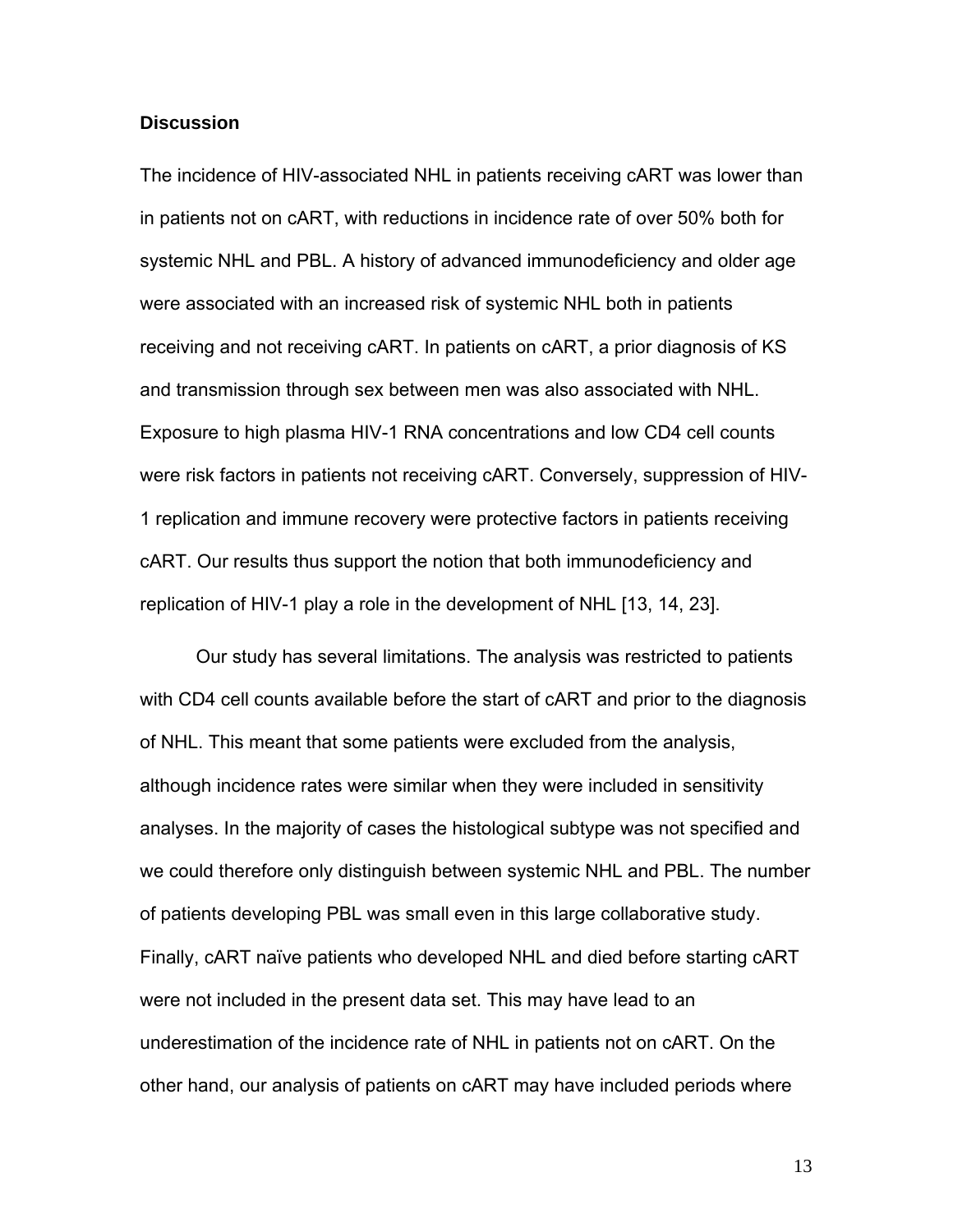cART was interrupted, leading to overestimation of the incidence rate of NHL on cART.

Previous studies have shown a decline in the incidence of HIV-related NHL when comparing the pre-cART and cART eras [15, 24]. The interpretation of these comparisons is, however, not straightforward because the treatment status of the individual patient was not known [15, 24]. As our study shows, the availability of cART does not mean that all patients actually receive cART: in our study about 50% of patients (before exclusions) were not on cART when diagnosed with NHL. Similar data were reported both in other cohort studies [25- 27] and clinical trials [28].

Our data confirm that exposure to low CD4 cell counts is the main risk factor for developing NHL [11-15] but within categories of similar CD4 cell nadirs, cART treated patients had a lower risk of NHL compared to patients not on cART. Of note, a diagnosis of AIDS was not associated with an increased risk of NHL after adjusting for nadir CD4 cells count. However, we found that a history of KS was a significant risk factor in patients on cART, after adjusting for transmission group and other risk factors in multivariable analysis.

Pathways that may be involved in the development of lymphoma in HIVinfected patients include immunosuppression, chronic B- cell stimulation and transformation caused by other co-infecting viruses, such as Epstein Barr virus (EBV) and human herpes virus 8 (HHV-8) [29-32]. The association between HHV-8 and KS, and the rare multicentric Castleman disease and primary effusion lymphoma is well established while a possible association with other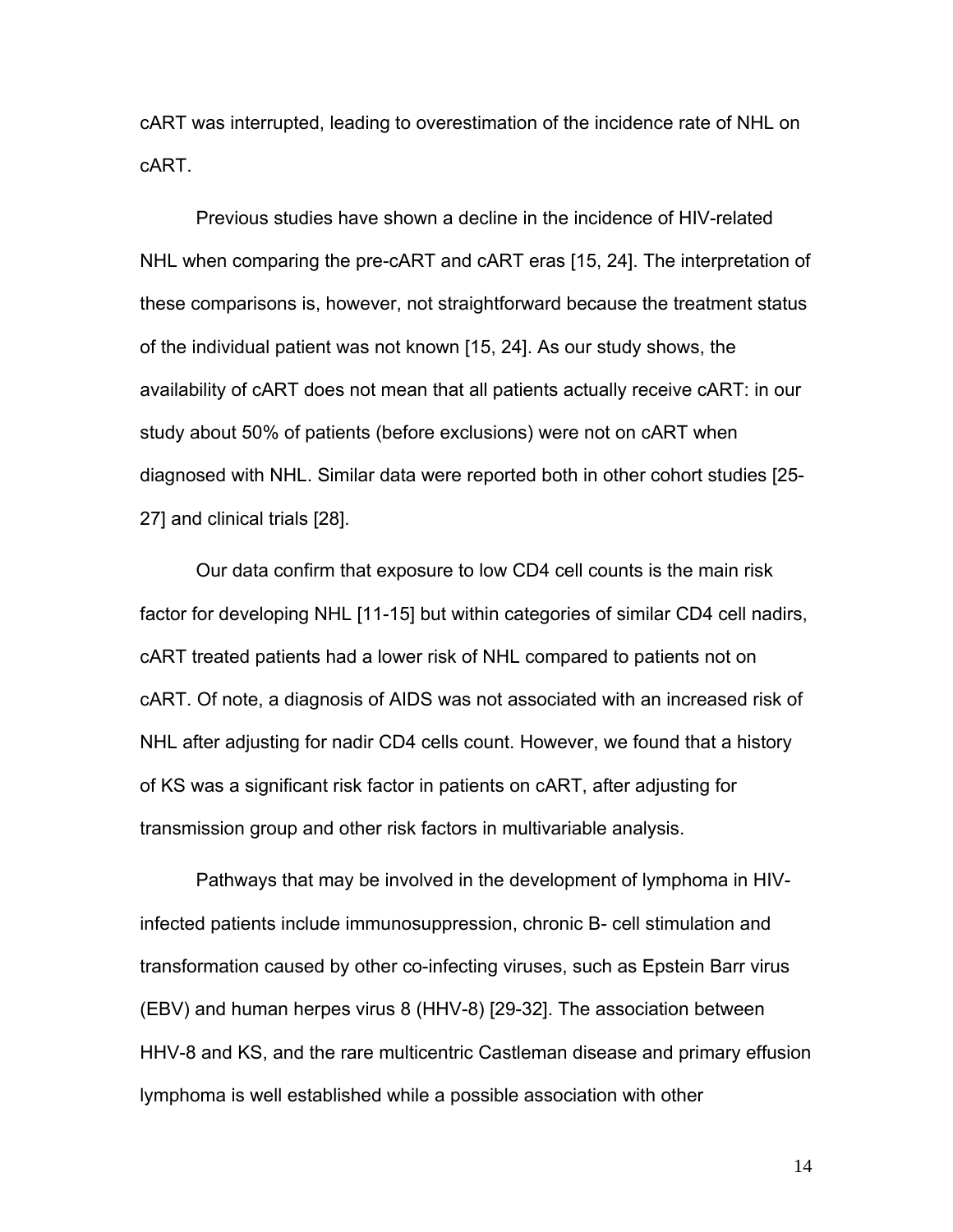lymphoproliferative disorders is a matter of ongoing debate [32-37]. Results from previous studies suggested an increased risk of specific subtypes of NHL in HIVinfected patients diagnosed with KS [20, 21, 38-41]. Our results provide some support for the hypothesis that HHV-8 may contribute to the development of NHL. However, patients with a malignant disease are generally at increased risk of developing secondary NHL and other malignancies, which may be related to exposure to chemotherapy and genetic factors [42]. Further studies are needed to clarify a possible role of HHV-8 and specific subtypes of HIV-associated NHL.

The CD4 cell count at which cART should be initiated is a central but unresolved issue in the care of HIV-1 infected patients. The results of our study are relevant to this debate: the strong relationship between exposure to low CD4 cell counts and the risk of NHL, and the protective effect of suppressing HIV-1 replication supports the move towards earlier initiation of cART. In the SMART randomized controlled trial the incidence of malignancies was higher in the drug conservation arm in which cART was stopped if the CD4 cell count exceeded 350 cells/µL and restarted if it fell to less than 250 cells/µL, compared to the viral suppression arm utilizing continuous cART [43]. The International AIDS Society USA Panel recommends that antiretroviral therapy is started in individuals whose CD4 count drops below 350 cells/µL, and that the decision should be individualized in patients with CD4 counts above 350 cells/µL [44]. Of note, in our analysis the risk of NHL was higher in patients with nadir CD4 counts in the range of 200 to 349 cells/µL compared to patients with nadir counts above 350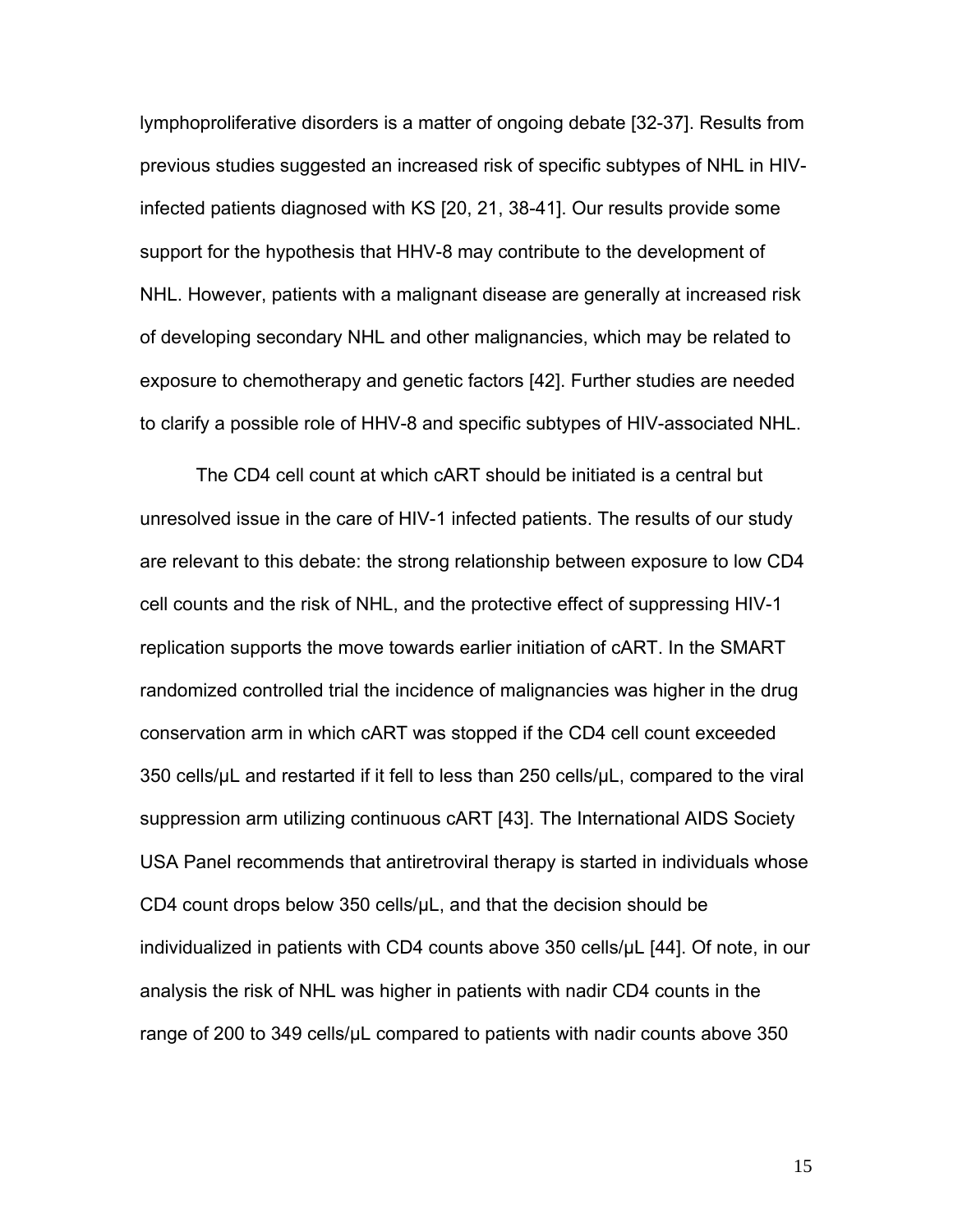cells cells/µL. This might be particularly important in patients aged 50 years or older, given their increased risk of NHL, and slower immune recovery.

In conclusion, the risk of HIV-related NHL is more than halved in patients on cART. Timely initiation of cART followed by suppression of HIV replication and immune recovery are key factors to prevent NHL in the era of cART. The association with Kaposi Sarcoma suggests a role of HHV-8 in HIV-associated NHL, which needs further investigation.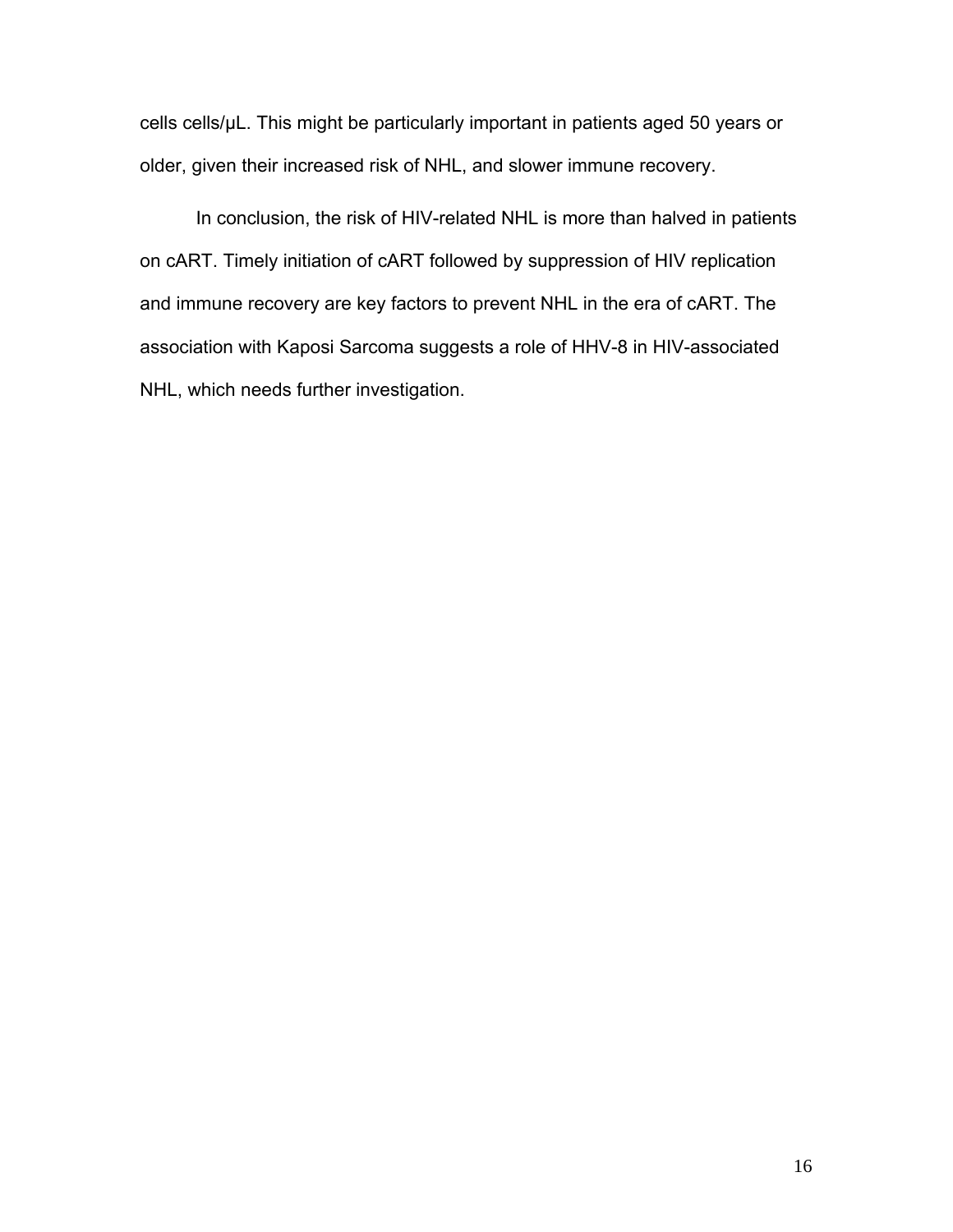## **Acknowledgements**

We are grateful to all patients, doctors and study nurses who were involved in the participating cohorts. This project was funded by a Swiss Bridge Award to Matthias Egger. The COHERE study group is funded by grants from the French Agence Nationale de Recherches sur le Sida et les Hépatites Virales (ANRS), the Dutch HIV Monitoring Foundation and the Danish Augustinus Foundation. The study was supported in part by the Spanish Network for AIDS Research (RIS; ISCIII-RETIC RD06/006).

## **Appendix: The Collaboration of Observational HIV Epidemiological Research Europe (COHERE) study group**

# **Writing group for the study of lymphoma**

Julia Bohlius,<sup>1</sup> Kurt Schmidlin,<sup>1</sup> Dominique Costagliola,<sup>2</sup> Gerd Fätkenheuer,<sup>3</sup> Margaret May,<sup>4</sup> Ana Maria Caro-Murillo,<sup>5</sup> Amanda Mocroft,<sup>6</sup> Fabrice Bonnet,<sup>7</sup> Gary Clifford,<sup>8</sup> Anastasia Karafoulidou,<sup>9</sup> Jose M. Miro,<sup>10</sup> Jens Lundgren,<sup>11</sup> Genevieve Chene,  $12$  Matthias Egger.<sup>1</sup>

1) Institute of Social and Preventive Medicine (ISPM), University of Bern, Bern, **Switzerland** 

- 2) Inserm, U720 UPMC Université Paris 06, France
- 3) Universitätsklinik Köln, Cologne, Germany
- 4) Department of Social Medicine, University of Bristol, UK
- 5) Centro Nacional de Epidemiología, Instituto de Salud Carlos III, Madrid,

# España

- 6) University College London Medical School, London, UK
- 7) Centre d'Information et de Soins de l'Immunodéficience Humaine (CISIH),
- CHU de Bordeaux, France
- 8) International Agency for Research on Cancer (IARC), Lyon, France
- 9) 2nd Blood Transfusion and Hemophilia Center, Laikon General Hospital,

Athens, Greece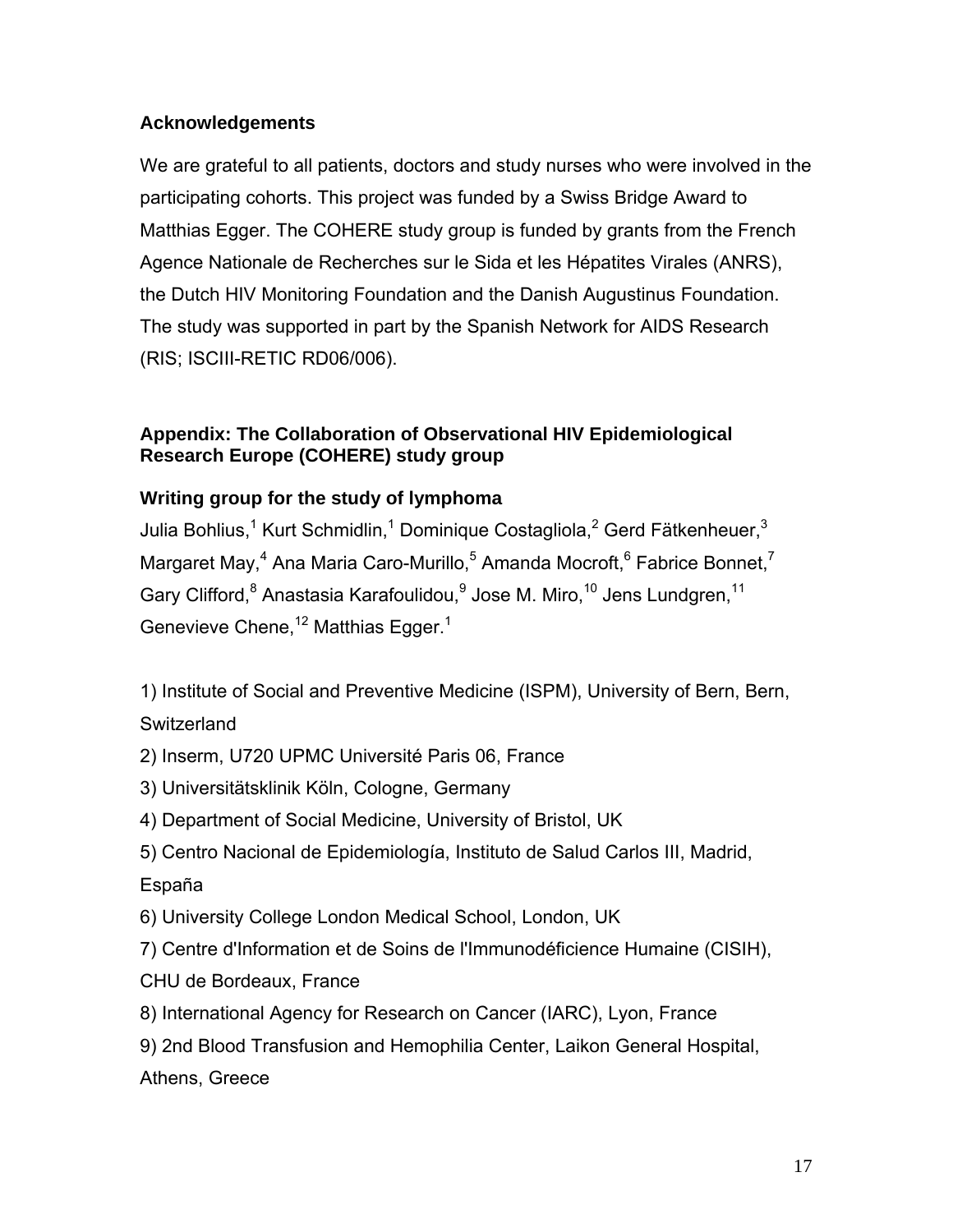10) Infectious Diseases Service, Hospital Clinic-IDIBAPS, University of Barcelona, Barcelona, Spain

11) Copenhagen HIV Programme, Rigshospitalet and University of Copenhagen, Copenhagen, Denmark

12) INSERM, U897 Epidemiology and Biostatistics, Université Victor Segalen Bordeaux 2, Bordeaux, France.

## **Cohort representatives for lymphoma project**

Andrea Antinori (ICONA), Fabrice Bonnet (AQUITAINE), Francois Boué (FHDH), Norbert Brockmeyer (KOMPNET), Jordi Casabona (PISCIS), Fabrice Bonnet (AQUITAINE), Dominique Costagliola (FHDH), Fernando Dronda (CoRIS), Niels Obel (Danish HIV Cohort), Gerd Fätkenheuer (Cologne-Bonn), Martin Fischer (CHIC), Silvia Franceschi (SHCS), Diana Gibb (CHIPS), Vincent Le Moing (COPILOTE), Amanda Mocroft (EUROSIDA), David Nadal (SHCS), Giota Touloumi (AMACS), Maria Prins (CASCADE), François Raffi (COPILOTE), Bernardino Roca (VACH), Annelies Verbon (ATHENA), Timo Wolf (Frankfurt HIV-Cohort), Claudia Fortuny (HIV-MIP).

# **Methodologists and project staff for lymphoma project**

Julia Bohlius, Rana Chakraborty, Gary Clifford, Matthias Egger, Silvia Franceschi, Margaret May, Christoph Minder, Jonathan Sterne, Marcel Zwahlen

# **Staff at the Regional Coordinating Centers**

Michelle Ellefson, Jesper Kjaer (CHIP, Copenhagen), Fidéline Collin, Céline Colin (ISPED, Bordeaux)

# **COHERE Steering Committee**

*Executive Committee:* Ian Weller (Chair, University College London), Dominique Costagliola (Vice-chair, FHDH), Bruno Ledergerber (Vice-chair, SHCS), Jens Lundgren (Head, Copenhagen Regional Co-ordinating Center), Genevieve Chene (Head, Bordeaux Regional Co-ordinating Center).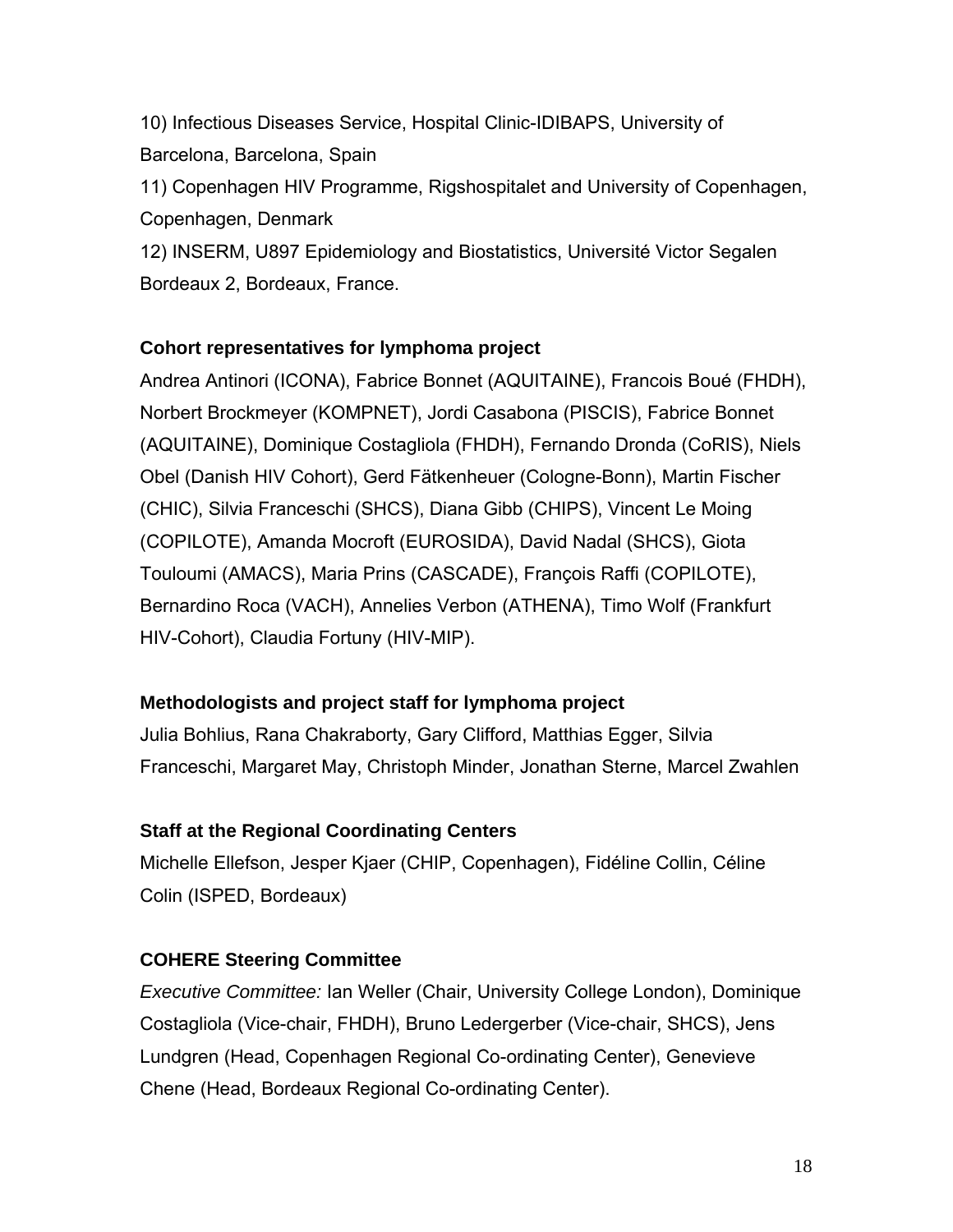*Cohort representatives:* Giota Touloumi (AMACS), Josiane Warszawski (ANRS CO1 EPF), Laurence Meyer (ANRS CO2 SEROCO), François Dabis (ANRS CO3 AQUITAINE), Murielle Mary Krause (ANRS CO4 FHDH), Cecile Goujard (ANRS CO6 PRIMO), Catherine Leport (ANRS CO8 COPILOTE), Frank de Wolf (ATHENA), Peter Reiss (ATHENA), Kholoud Porter (CASCADE), Maria Dorrucci (CASCADE), Caroline Sabin (UK CHIC), Diana Gibb (CHIPS), Julia Del Amo (Co-RIS), Niels Obel (Danish HIV Cohort), Claire Thorne (ECS), Amanda Mocroft (EuroSIDA), Ole Kirk (EuroSIDA), Schlomo Staszewski (Frankfurt), Santiago Perez-Hoyos (GEMES-Haemo), Jesus Almeda (HIV-MIP), Andrea Antinori (ICC), Antonella d'Arminio Monforte (ICONA, IMIT), Maurizio de Martino (ITLR), Norbert Brockmeyer (KOMPNET), Gerd Fatkenheuer (Cologne-Bonn), Jose Ramos (Madrid Cohort), Manuel Battegay (MoCHIV, Swiss HIV Cohort Study), Cristina Mussini (Modena Cohort), Pat Tookey (NSHPC), Jordi Casabona (PISCIS), Jose M Miro (PISCIS), Antonella Castagna (San Raffaele), Stephane de Wit (St. Pierre Cohort), Carlo Torti (Italian Master Cohort), Ramon Teira (VACH), Myriam Garrido (VACH); European AIDS Treatment Group: Nikos Dedes; *Project Leaders:* Caroline Sabin, Andrew Phillips, Hansjakob Furrer, Ole Kirk, Matthias Egger, François Dabis, Marie- Louise Newell, Jonathan Sterne, Amalio Telenti.

## **COHERE data managers**

Nikos Pantazis (AMACS), Jérôme Lechenadec (ANRS CO1/CO10 EPF), Faroudy Boufassa, Laurent Tran (ANRS CO2 SEROCO, ANRS CO6 PRIMO), Eric Balestre (ANRS CO3 AQUITAINE), Emilie Lanoy (ANRS CO4 FHDH), Françoise Couturier (ANRS CO8 COPILOTE), Theo Rispens, Luuk A.J. Gras (ATHENA), Krishnan Bhaskaran (CASCADE), Caroline Sabin, Teresa Hill (CHIC), Ali Judd, Trinh Duong (CHIPS), Paz Sobrino (CoRIS), Niels Obel (Danish HIV Cohort), Claire Thorne (ECS), Jesper Kjær (EuroSIDA), Beverley Jennings (Frankfurt), Santiago Pérez-Hoyos (GEMES Haemo), Jesus Almeda (HIV-MIP), Sandro Bonfigli (ICC), Alessandro Cozzi-Lepri (ICONA), Stefano Corvasce, Fulvio Adorni, Anna Lisa Ridolfo (IMIT), Giuseppe Paraninfo (Italian Master Cohort), Jose T. Ramos (Madrid Cohort), Olivia Keiser (MoCHIV), Vanni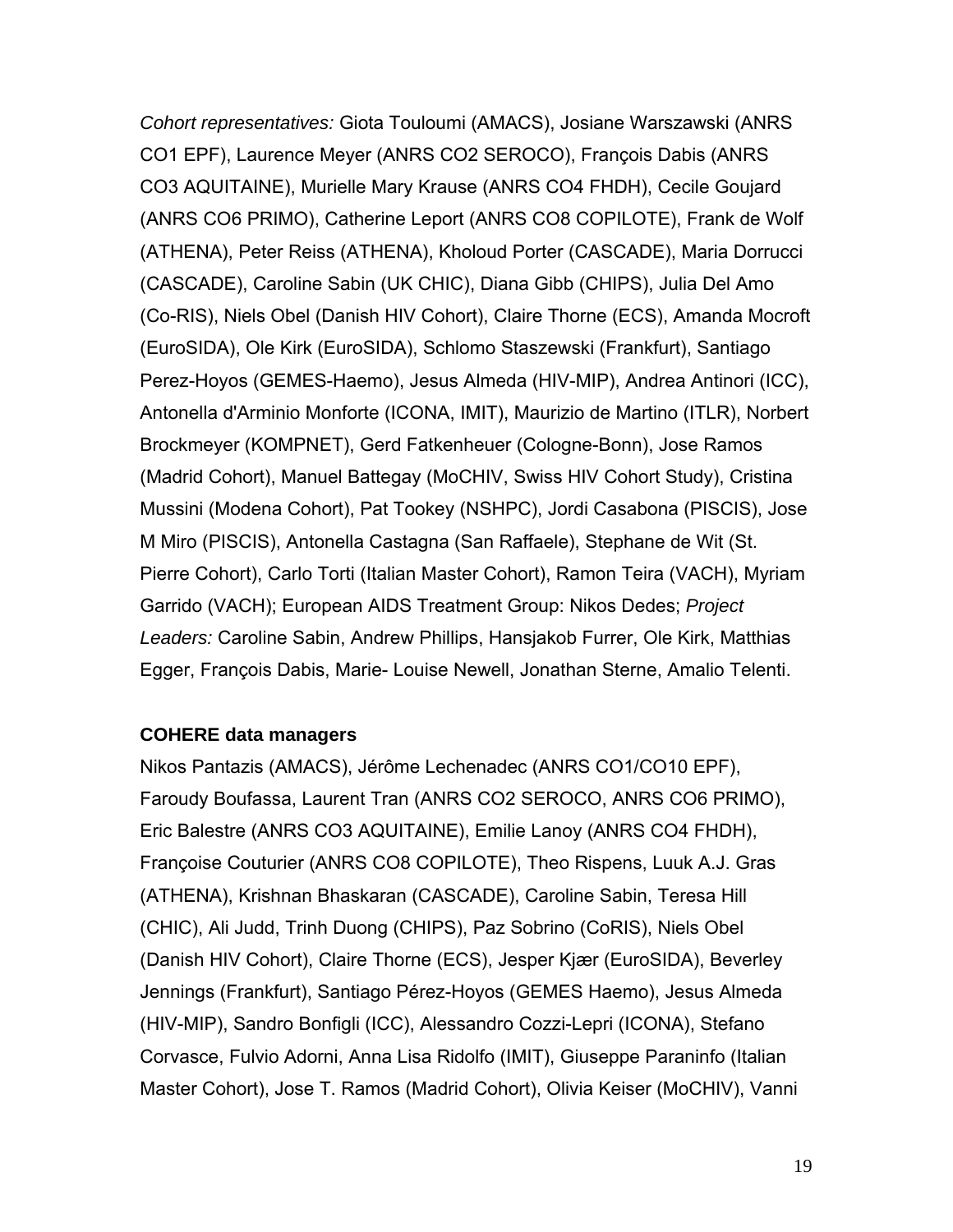Borghi (Modena Cohort), Janet Masters (NSHPC), Berta Ortiga (PISCIS), Salpietro Stefania (San Raffaele), Martin Rickenbach (Swiss HIV Cohort Study), Benedicte Poll (St. Pierre Cohort), Myriam Garrido (VACH).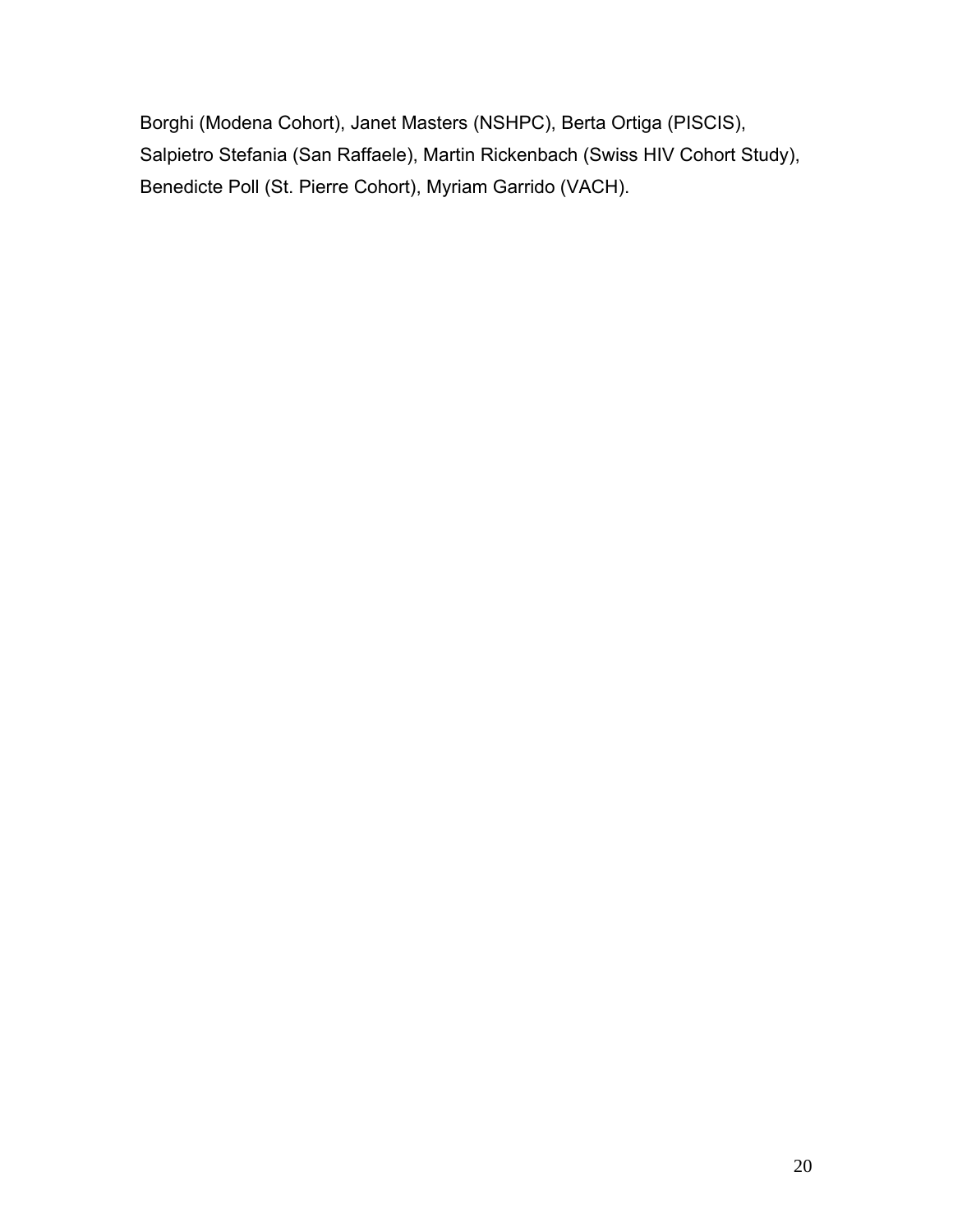|                                  | Patients diagnosed with<br><b>NHL</b><br>$(n=583)$ | <b>Patients not</b><br>diagnosed with NHL<br>$(n=55, 722)$ | P        |
|----------------------------------|----------------------------------------------------|------------------------------------------------------------|----------|
| Type of NHL                      |                                                    |                                                            |          |
| Systemic NHL                     | 521 (89%)                                          |                                                            |          |
| PBL                              | 62 (11%)                                           |                                                            |          |
| Age (years) at baseline          |                                                    |                                                            | < 0.0001 |
| Median (IQR)                     | 39.3 (34.0 to 47.5)                                | 36.1 (30.9 to 42.4)                                        |          |
| 16-29                            | 62 (11%)                                           | 11,818 (21%)                                               |          |
| 30-39                            | 240 (41%)                                          | 25,606 (46%)                                               |          |
| 40-49                            | 160 (27%)                                          | 12,061 (22%)                                               |          |
| $\geq 50$                        | 121 (21%)                                          | 6,237 (11%)                                                |          |
| Sex                              |                                                    |                                                            | < 0.0001 |
| Women                            | 109 (19%)                                          | 15,846 (28%)                                               |          |
| Men                              | 474 (81%)                                          | 39,876 (72%)                                               |          |
| Transmission risk group          |                                                    |                                                            | < 0.0001 |
| Injection-drug use               | 89 (15%)                                           | 9,377 (17%)                                                |          |
| <b>MSM</b>                       | 242 (42%)                                          | 18,249 (33%)                                               |          |
| Heterosexual                     | 196 (34%)                                          | 22,707 (41%)                                               |          |
| Other / unknown                  | 56 (10%)                                           | 5,389 (10%)                                                |          |
| CDC clinical stage               |                                                    |                                                            |          |
| Stage A / B                      | 446 (77%)                                          | 45,477 (82%)                                               | < 0.0001 |
| Stage C without KS               | 108 (19%)                                          | 9,088 (16%)                                                |          |
| Stage C with KS                  | 29 (5%)                                            | 1,157 (2%)                                                 |          |
| Nadir CD4 cell count (cells/µ L) |                                                    |                                                            | < 0.0001 |
| Median (IQR)                     | 111 (43 to 217)                                    | 193 (82 to 308)                                            |          |
| < 50                             | 161 (28%)                                          | 9,678 (17%)                                                |          |
| 50-99                            | 103 (18%)                                          | 6,249 (11%)                                                |          |
| 100-199                          | 149 (26%)                                          | 12,705 (23%)                                               |          |
| 200-349                          | 118 (20%)                                          | 16,424 (29%)                                               |          |
| $\geq 350$                       | 52 (9%)                                            | 10,666 (19%)                                               |          |
| Plasma HIV-1 RNA (copies/mL)     |                                                    |                                                            | < 0.0001 |
| Median (IQR)                     | 109,900                                            | 75,000                                                     |          |
|                                  | (30,550 to 327,000)                                | (19,800 to 230,000)                                        |          |
| ≥500,000                         | 88 (15%)                                           | 6,131 (11%)                                                |          |
| 100,000-499,999                  | 175 (30%)                                          | 14,568 (26%)                                               |          |
| 10,000-99,999                    | 181 (31%)                                          | 19,000 (34%)                                               |          |
| 501-9,999                        | 51 (9%)                                            | 7,117 (13%)                                                |          |
| $≤ 500$                          | $2(0.3\%)$                                         | 490 (1%)                                                   |          |
| Missing                          | 86 (15%)                                           | 8,416 (15%)                                                |          |

# Table 1: Patient characteristics at baseline

NHL, Non Hodgkin Lymphoma; PBL, Primary Brain Lymphoma; KS, Kaposi Sarcoma; baseline relates to the first examination after 1.1.1998. P-values from chi-squared tests.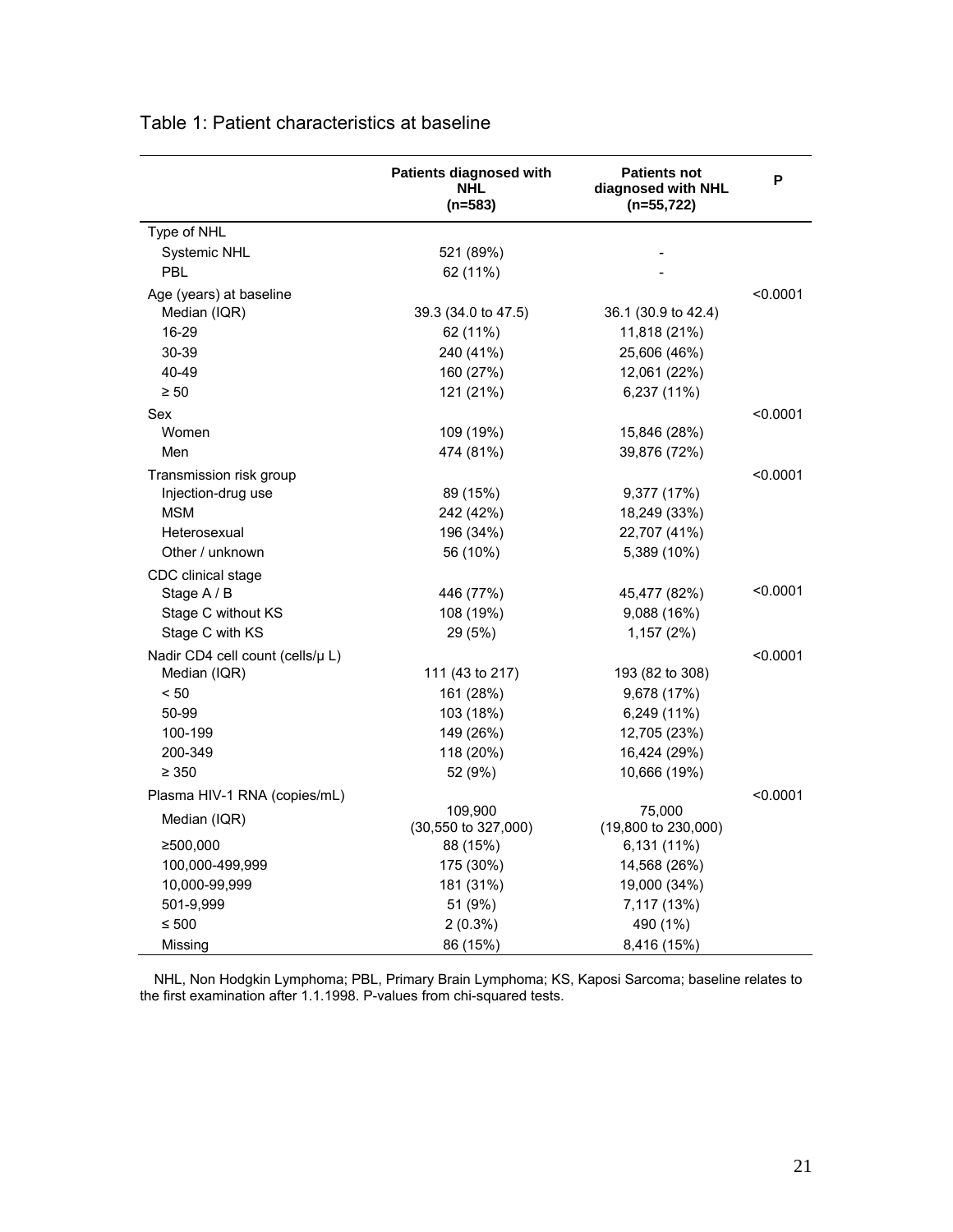Table 2: Incidence rate of systemic non-Hodgkin lymphoma overall and stratified by potential risk factors

|                             | Not on cART          |                             | On cART                                             |                      |                             |                                                        |
|-----------------------------|----------------------|-----------------------------|-----------------------------------------------------|----------------------|-----------------------------|--------------------------------------------------------|
|                             | No. of<br><b>NHL</b> | Person-<br>vears at<br>risk | Incidence rate per 100,000<br>person-years (95% CI) | No. of<br><b>NHL</b> | Person-<br>years at<br>risk | Incidence rate per<br>100,000 person-years<br>(95% CI) |
| All                         | 155                  | 33,503                      | 462.6 (395.3 to 541.5)                              | 366                  | 178,475                     | 205.1 (185.1 to 227.2)                                 |
| Age (years)                 |                      |                             |                                                     |                      |                             |                                                        |
| 16-29                       | 23                   | 8,436                       | 272.6 (181.2 to 410.3)                              | 28                   | 33,163                      | 84.4 (58.3 to 122.3)                                   |
| 30-39                       | 53                   | 16,091                      | 329.4 (251.6 to 431.2)                              | 159                  | 85,139                      | 186.8 (159.9 to 218.2)                                 |
| 40-49                       | 48                   | 6,358                       | 754.9 (568.9 to 1,001.8)                            | 100                  | 39,550                      | 252.8 (207.8 to 307.6)                                 |
| $\geq 50$                   | 31                   | 2,618                       | 1,183.9 (832.6 to 1,683.5)                          | 79                   | 20,622                      | 383.1 (307.3 to 477.6)                                 |
| Sex                         |                      |                             |                                                     |                      |                             |                                                        |
| Women                       | 31                   | 9,759                       | 317.6 (223.4 to 451.7)                              | 64                   | 48,389                      | 132.3 (103.5 to 169.0)                                 |
| Men                         | 124                  | 23,743                      | 522.3 (438.0 to 622.8)                              | 302                  | 130,085                     | 232.2 (207.4 to 259.9)                                 |
| Transmission risk group     |                      |                             |                                                     |                      |                             |                                                        |
| Injection-drug use          | 22                   | 7,029                       | 313.0 (206.1 to 475.3)                              | 63                   | 34,850                      | 180.8 (141.2 to 231.4)                                 |
| <b>MSM</b>                  | 65                   | 12,103                      | 537.0 (421.1 to 684.8)                              | 149                  | 57,575                      | 258.8 (220.4 to 303.9)                                 |
| Heterosexual                | 49                   | 11,641                      | 420.9 (318.1 to 556.9)                              | 121                  | 70,274                      | 172.2 (144.1 to 205.8)                                 |
| Other / unknown             | 19                   | 2,730                       | 696.1 (444.0 to 1,091.3)                            | 33                   | 15,776                      | 209.2 (148.7 to 294.2)                                 |
| CDC clinical stage          |                      |                             |                                                     |                      |                             |                                                        |
| Stage A/B                   | 136                  | 31,517                      | 431.5 (364.8 to 510.5)                              | 271                  | 144,738                     | 187.2 (166.2 to 210.9)                                 |
| Stage C without KS          | 16                   | 1,819                       | 879.7 (538.9 to 1,435.9)                            | 73                   | 29,752                      | 245.4 (195.1 to 308.6)                                 |
| Stage C with KS             | 3                    | 167                         | 1,797.4 (579.7 to 5,573.0)                          | 22                   | 3,985                       | 552.1 (363.5 to 838.5)                                 |
| Nadir CD4 count (cells/µ L) |                      |                             |                                                     |                      |                             |                                                        |
| < 50                        | 29                   | 2,576                       | 1,125.9 (782.4 to 1,620.2)                          | 100                  | 31,338                      | 319.1 (262.3 to 388.2)                                 |
| 50-99                       | 31                   | 2,572                       | 1,205.4 (847.7 to 1,714.0)                          | 65                   | 19,821                      | 327.9 (257.2 to 418.2)                                 |
| 100-199                     | 32                   | 9,193                       | 348.1 (246.2 to 492.2)                              | 101                  | 37,866                      | 266.7 (219.5 to 324.2)                                 |
| 200-349                     | 40                   | 13,948                      | 286.8 (210.4 to 391.0)                              | 73                   | 49,849                      | 146.4 (116.4 to 184.2)                                 |
| $\geq 350$                  | 23                   | 5,214                       | 441.1 (293.1 to 663.8)                              | 27                   | 39,601                      | 68.2 (46.8 to 99.4)                                    |
| HIV-1 RNA (copies/mL)       |                      |                             |                                                     |                      |                             |                                                        |
| $\geq 500,000$              | 15                   | 1,044                       | 1,436.9 (866.2 to 2,383.4)                          | 68                   | 21,085                      | 322.5 (254.3 to 409.0)                                 |
| 100,000-499,999             | 42                   | 4,163                       | 1,009.0 (745.6 to 1,365.3)                          | 119                  | 51,190                      | 232.5 (194.2 to 278.2)                                 |
| 10,000-99,999               | 51                   | 12,789                      | 398.8 (303.1 to 524.7)                              | 99                   | 61,130                      | 161.9 (133.0 to 197.2)                                 |
| 501-9,999                   | 23                   | 9,253                       | 248.6 (165.2 to 374.1)                              | 26                   | 18,595                      | 139.8 (95.2 to 205.4)                                  |
| ≤ 500                       | 0                    |                             |                                                     | 7                    | 3,502                       | 199.9 (95.3 to 419.3)                                  |

cART, combination antiretroviral therapy; NHL, Non Hodgkin Lymphoma; KS Kaposi Sarcoma. Incidence rates from Poisson regression models.

All variables except nadir CD4 count were measured at baseline for the analysis of patients not on cART and at the start of cART for the analysis of patients on cART.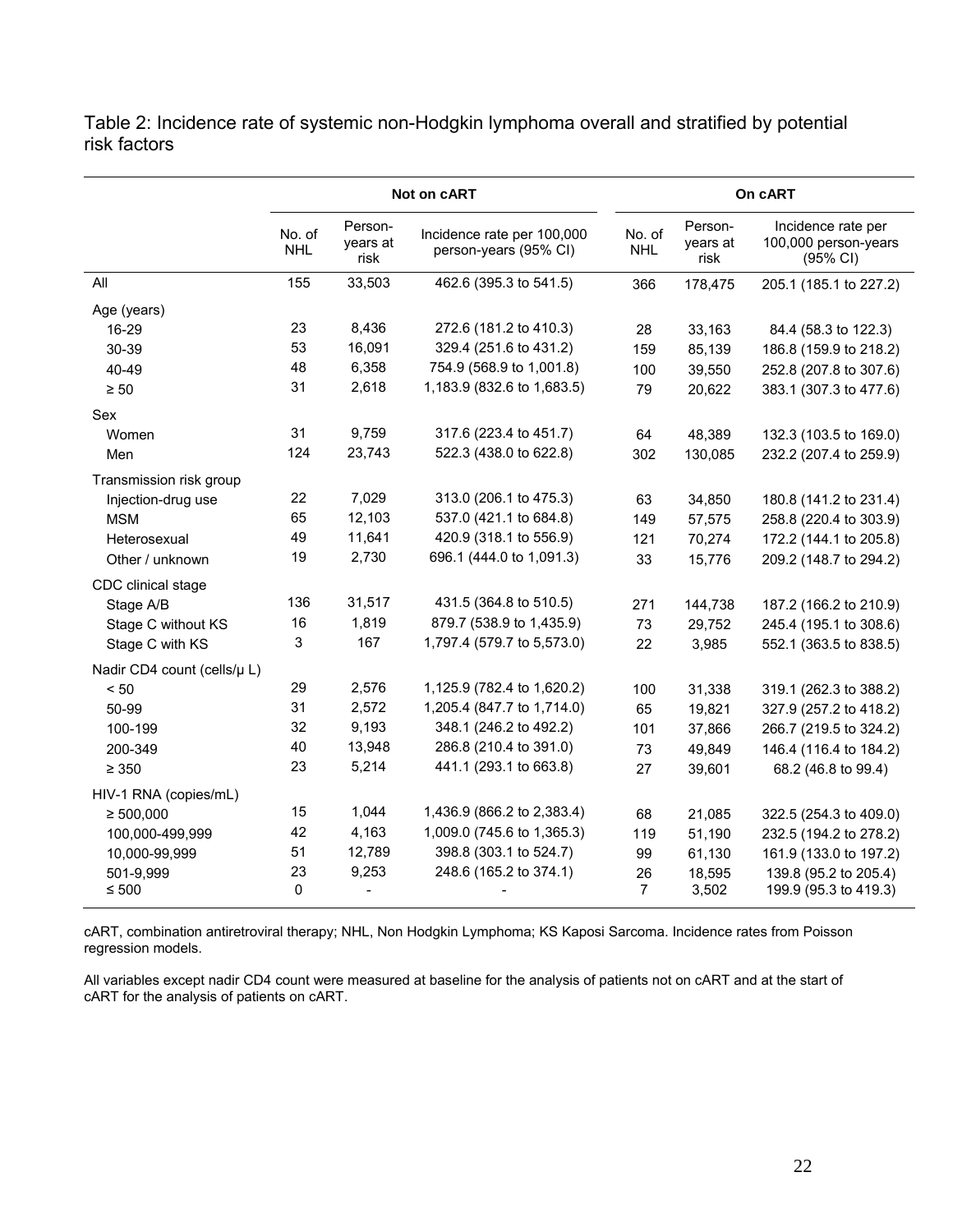|                           | Not on <b>CART</b>   | On cART              |  |
|---------------------------|----------------------|----------------------|--|
|                           | Adjusted HR (95% CI) | Adjusted HR (95% CI) |  |
| Age at start cART (years) |                      |                      |  |
| 16-29                     | 1                    | 1                    |  |
| 30-39                     | 0.97 (0.59 to 1.61)  | 1.98 (1.31 to 2.99)  |  |
| 40-49                     | 1.94 (1.16 to 3.25)  | 2.35 (1.52 to 3.62)  |  |
| $\geq 50$                 | 2.84 (1.61 to 4.99)  | 3.72 (2.38 to 5.82)  |  |
| Sex                       |                      |                      |  |
| Women                     |                      | 1                    |  |
| Men                       | 1.12 (0.70 to 1.80)  | 1.17 (0.86 to 1.59)  |  |
| Transmission risk group   |                      |                      |  |
| Injection-drug use        | 0.82 (0.45 to 1.48)  | 1.10 (0.77 to 1.55)  |  |
| <b>MSM</b>                | 1.23 (0.79 to 1.92)  | 1.57 (1.19 to 2.08)  |  |
| Heterosexual              | 1                    | 1                    |  |
| Other/unknown             | 1.49 (0.85 to 2.63)  | 1.01 (0.67 to 1.51)  |  |
| CDC clinical stage        |                      |                      |  |
| Stage A/B                 | 1                    | 1                    |  |
| Stage C without KS        | 0.78 (0.43 to 1.43)  | 0.86 (0.65 to 1.13)  |  |
| Stage C with KS           | 1.00 (0.24 to 4.14)  | 1.70 (1.08 to 2.68)  |  |
| CD4 count (cells/µL)      |                      |                      |  |
| < 50                      | 1.15 (0.53 to 2.48)  | 1.76 (1.20 to 2.58)  |  |
| 50-99                     | 2.72 (1.46 to 5.04)  | 1.48 (1.02 to 2.15)  |  |
| 100-199                   |                      |                      |  |
| 200-349                   | 0.70 (0.41 to 1.22)  | 0.60 (0.44 to 0.81)  |  |
| $\geq 350$                | 0.42 (0.24 to 0.74)  | 0.30 (0.22 to 0.42)  |  |
| HIV-1 RNA (copies/mL)     |                      |                      |  |
| $\geq 500,000$            | 2.16 (1.21 to 3.87)  | 1.55 (0.96 to 2.49)  |  |
| 100,000-499,999           | 1.75 (1.16 to 2.65)  | 0.99 (0.66 to 1.48)  |  |
| 10,000-99,999             |                      |                      |  |
| 501-9,999                 | 1.05 (0.64 to 1.72)  | 1.11 (0.77 to 1.60)  |  |
| $\leq 500$                |                      | 0.60 (0.44 to 0.83)  |  |

Table 3: Adjusted hazard ratios for systemic non-Hodgkin lymphoma from multivariable models

HR, hazard ratio; CI, confidence interval; cART, combination antiretroviral therapy; KS Kaposi Sarcoma.

Models included CD4 count and HIV-1 RNA as time-updated variables and age, sex, transmission risk group and CDC clinical stage at baseline or start cART.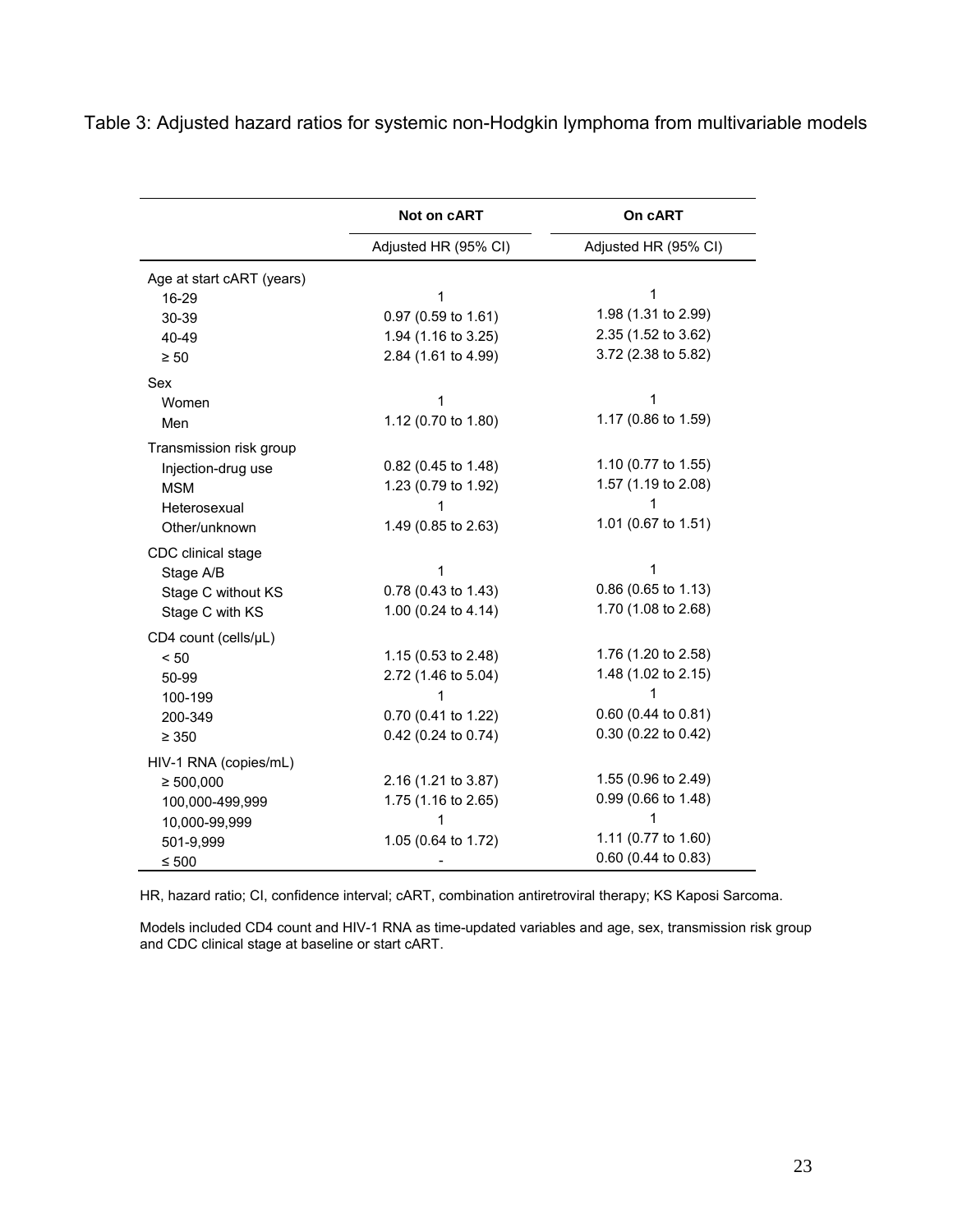|                                                  | Not on cART         | On cART             | P        |
|--------------------------------------------------|---------------------|---------------------|----------|
| Number of patients                               | 155                 | 366                 |          |
| Age (years) at NHL diagnosis                     |                     |                     | 0.043    |
| Median (IQR)                                     | 41.1 (34.3 to 48.9) | 41.3 (36.1 to 49.3) |          |
| 16-29                                            | 18 (12%)            | 19 (5%)             |          |
| 30-39                                            | 49 (32%)            | 143 (39%)           |          |
| 40-49                                            | 53 (34%)            | 118 (32%)           |          |
| $\geq 50$                                        | 35 (23%)            | 86 (24%)            |          |
| Sex                                              |                     |                     | 0.497    |
| Women                                            | 31 (20%)            | 64 (17%)            |          |
| Men                                              | 124 (80%)           | 302 (83%)           |          |
| Transmission risk group                          |                     |                     | 0.601    |
| Injection-drug use                               | 22 (14%)            | 63 (17%)            |          |
| <b>MSM</b>                                       | 65 (42%)            | 149 (41%)           |          |
| Heterosexual                                     | 49 (32%)            | 121 (33%)           |          |
| Other / unknown                                  | 19 (12%)            | 36 (9%)             |          |
| CDC clinical stage at baseline                   |                     |                     |          |
| Stage A / B                                      | 136 (88%)           | 271 (74%)           | 0.002    |
| Stage C without KS                               | 16 (10%)            | 73 (20%)            |          |
| Stage C with KS                                  | 3(2%)               | 22 (6%)             |          |
| CD4 cell count (cells/µ L) at NHL<br>diagnosis   |                     |                     | 0.002    |
| Median (IQR)                                     | 187 (70 to 320)     | 164 (80 to 280)     |          |
| < 50                                             | 20 (13%)            | 38 (10%)            |          |
| 50-99                                            | 25 (16%)            | 36 (10%)            |          |
| 100-199                                          | 20 (13%)            | 69 (19%)            |          |
| 200-349                                          | 32 (21%)            | 54 (15%)            |          |
| $\geq 350$                                       | 28 (18%)            | 43 (12%)            |          |
| Missing                                          | 30 (19%)            | 126 (34%)           |          |
| Plasma HIV-1 RNA (copies/mL)<br>at NHL diagnosis |                     |                     | < 0.0001 |
| Median (IQR)                                     | 99,150              | 400                 |          |
|                                                  | (16,450 to 315,650) | (50 to 12,048)      |          |
| ≥500,000                                         | 18 (12%)            | 12(3%)              |          |
| 100,000-499,999                                  | 38 (25%)            | 19 (5%)             |          |
| 10,000-99,999                                    | 36 (23%)            | 28 (8%)             |          |
| 501-9,999                                        | 17 (11%)            | 45 (12%)            |          |
| ≤ 500                                            | 3(2%)               | 115 (31%)           |          |
| Missing                                          | 43 (28%)            | 147 (40%)           |          |

Table 4: Characteristics of patients with systemic non-Hodgkin lymphoma on cART and not on cART at diagnosis

NHL, Non Hodgkin Lymphoma, KS, Kaposi Sarcoma; baseline relates to the first examination after 1.1.1998. P-values from chi-squared tests.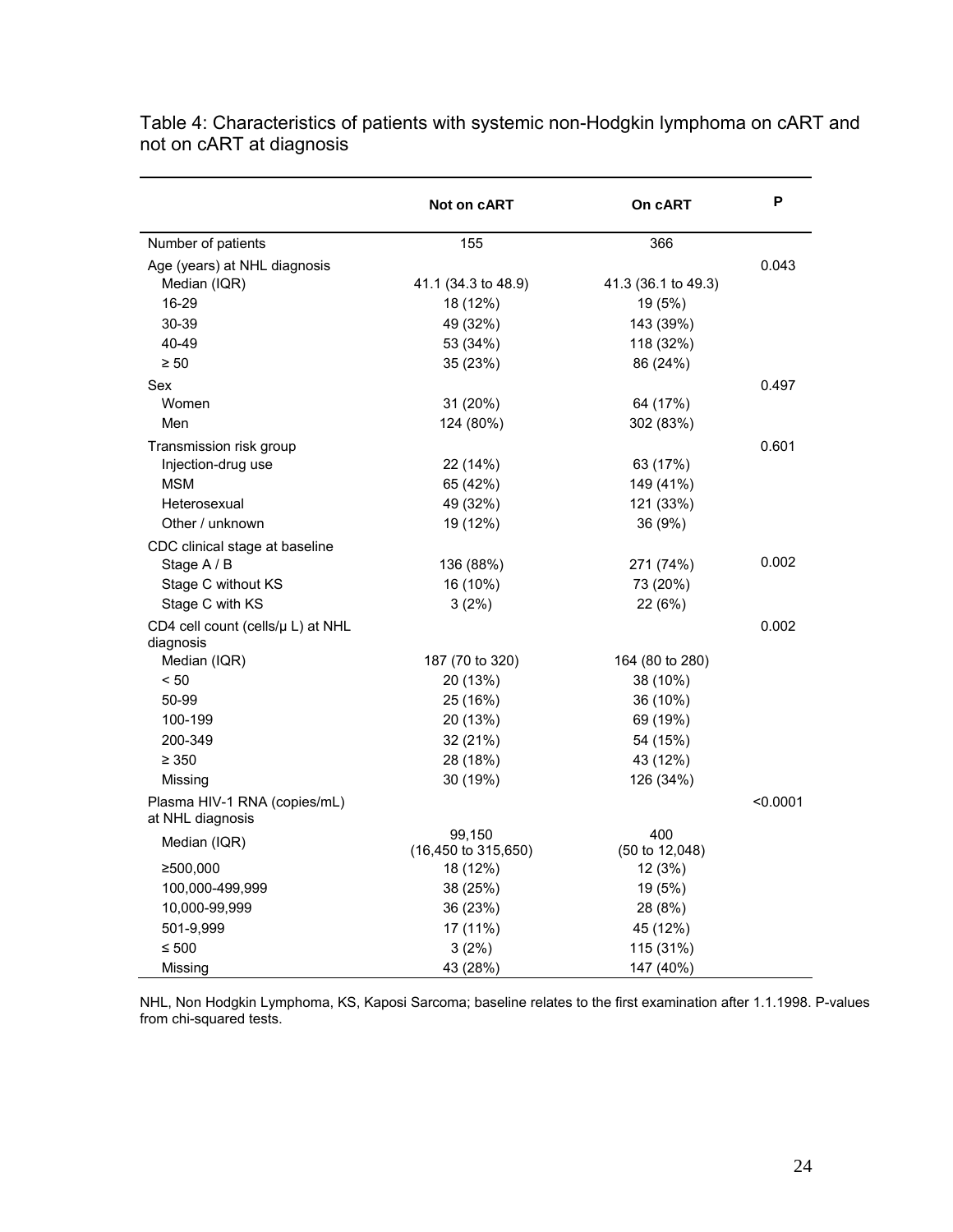

Figure 1 – Identification of study population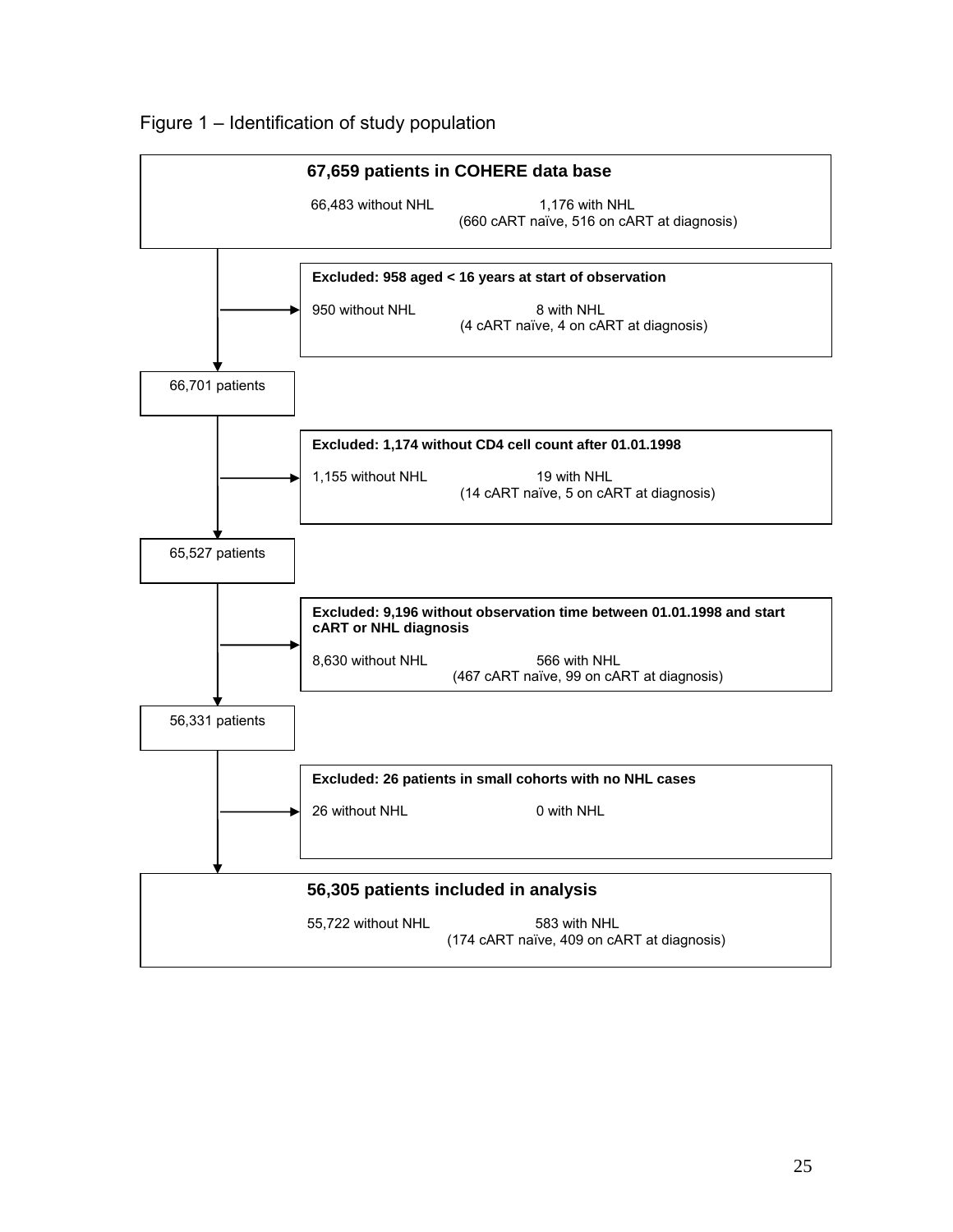Figure 2 - Incidence rate of any type of non-Hodgkin lymphoma (systemic NHL and PBL) across categories of baseline CD4 cell count (upper panel) and HIV-1 viral load (lower panel) in patients on cART and not on cART



baseline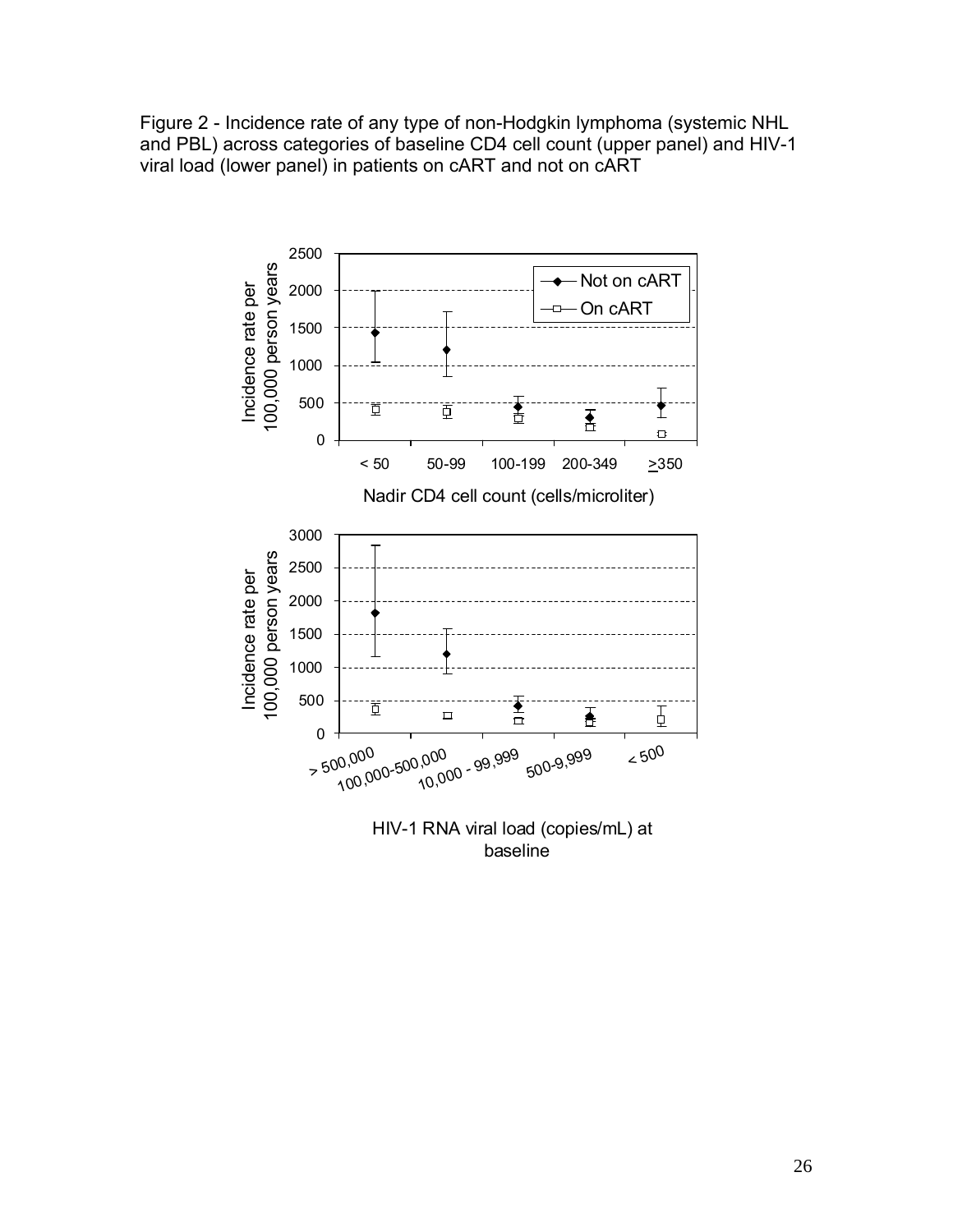Figure 3 - Cumulative incidence of any type of non-Hodgkin lymphoma (systemic NHL and PBL) in patients on cART by nadir CD4 cell count

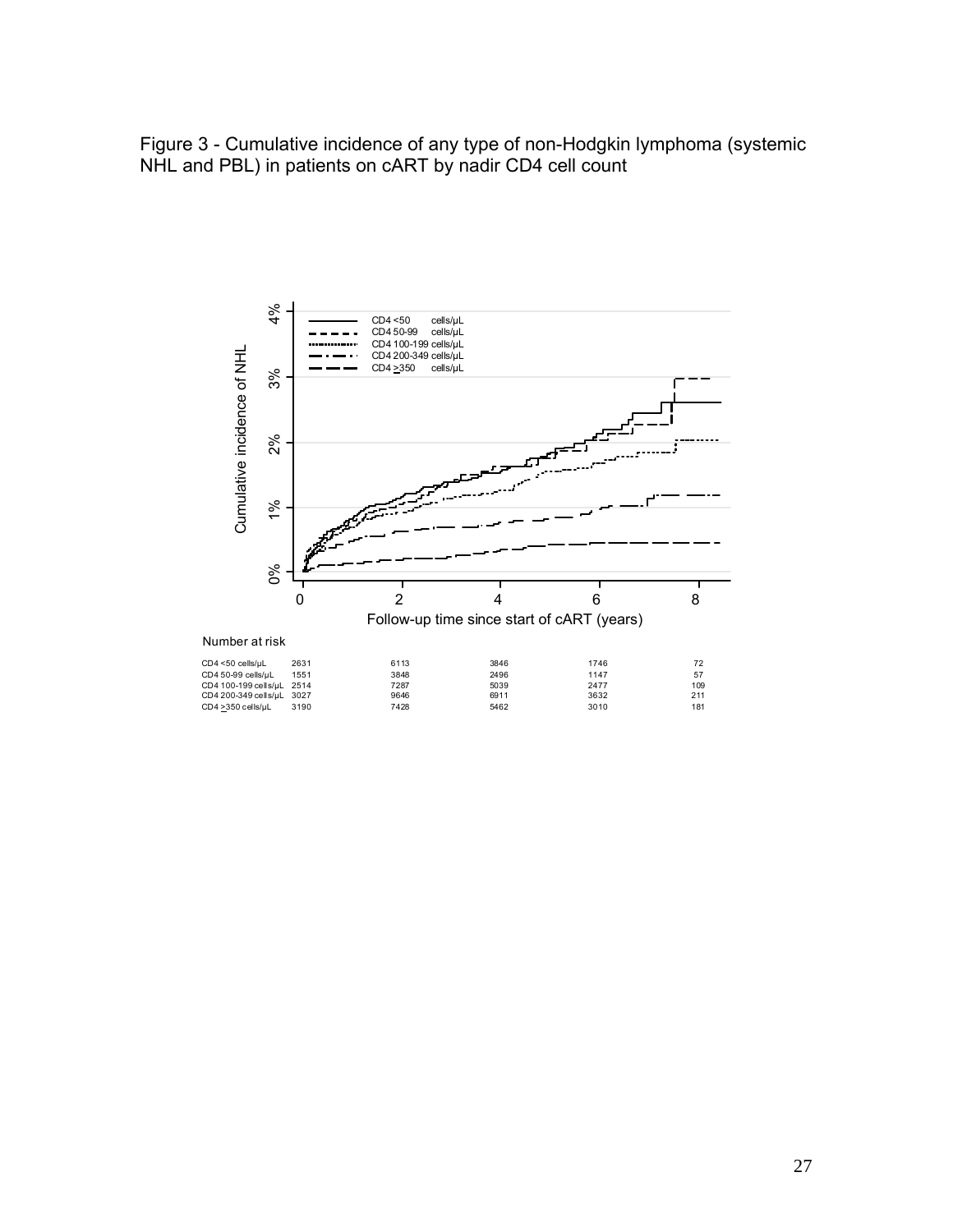#### References

- 1. Dal Maso L, Franceschi S. Epidemiology of non-Hodgkin lymphomas and other haemolymphopoietic neoplasms in people with AIDS. *Lancet Oncol* 2003; **4:**110- 119.
- 2. Frisch M, Biggar RJ, Engels EA, Goedert JJ. Association of cancer with AIDSrelated immunosuppression in adults. *JAMA* 2001; **285:**1736-1745.
- 3. Cote TR, Biggar RJ, Rosenberg PS, et al. Non-Hodgkin's lymphoma among people with AIDS: incidence, presentation and public health burden. AIDS/Cancer Study Group. *Int J Cancer* 1997; **73:**645-650.
- 4. Ledergerber B, Egger M, Erard V, et al. AIDS-related opportunistic illnesses occurring after initiation of potent antiretroviral therapy: the Swiss HIV Cohort Study. *JAMA* 1999; **282:**2220-2226.
- 5. Engels EA, Biggar RJ, Hall HI, et al. Cancer risk in people infected with human immunodeficiency virus in the United States. *Int J Cancer* 2008; **123:**187-194.
- 6. Crum-Cianflone N, Hullsiek KH, Marconi V, et al. Trends in the incidence of cancers among HIV-infected persons and the impact of antiretroviral therapy: a 20-year cohort study. *AIDS* 2009;**23**:41-50.
- 7. Long JL, Engels EA, Moore RD, Gebo KA. Incidence and outcomes of malignancy in the HAART era in an urban cohort of HIV-infected individuals. *AIDS* 2008; **22**:489-496.
- 8. d'Arminio MA, Sabin CA, Phillips A, et al. The changing incidence of AIDS events in patients receiving highly active antiretroviral therapy. *Arch Intern Med* 2005; **165:**416-423.
- 9. Spano JP, Costagliola D, Katlama C, Mounier N, Oksenhendler E, Khayat D. AIDS-related malignancies: state of the art and therapeutic challenges. J *Clin Oncol* 2008; **26:**4834-4842.
- 10. Bonnet F, Burty C, Lewden C, et al. Changes in cancer mortality among HIVinfected patients: the Mortalite 2005 Survey. *Clin Infect Dis* 2009; **48:**633-639.
- 11. Kirk O, Pedersen C, Cozzi-Lepri A, et al. Non-Hodgkin lymphoma in HIV-infected patients in the era of highly active antiretroviral therapy. *Blood* 2001; **98:**3406- 3412.
- 12. Stebbing J, Gazzard B, Mandalia S, et al. Antiretroviral treatment regimens and immune parameters in the prevention of systemic AIDS-related non-Hodgkin's lymphoma. *J Clin Oncol* 2004; **22:**2177-2183.
- 13. Polesel J, Clifford GM, Rickenbach M, et al. Non-Hodgkin lymphoma incidence in the Swiss HIV Cohort Study before and after highly active antiretroviral therapy. *AIDS* 2008; **22:**301-306.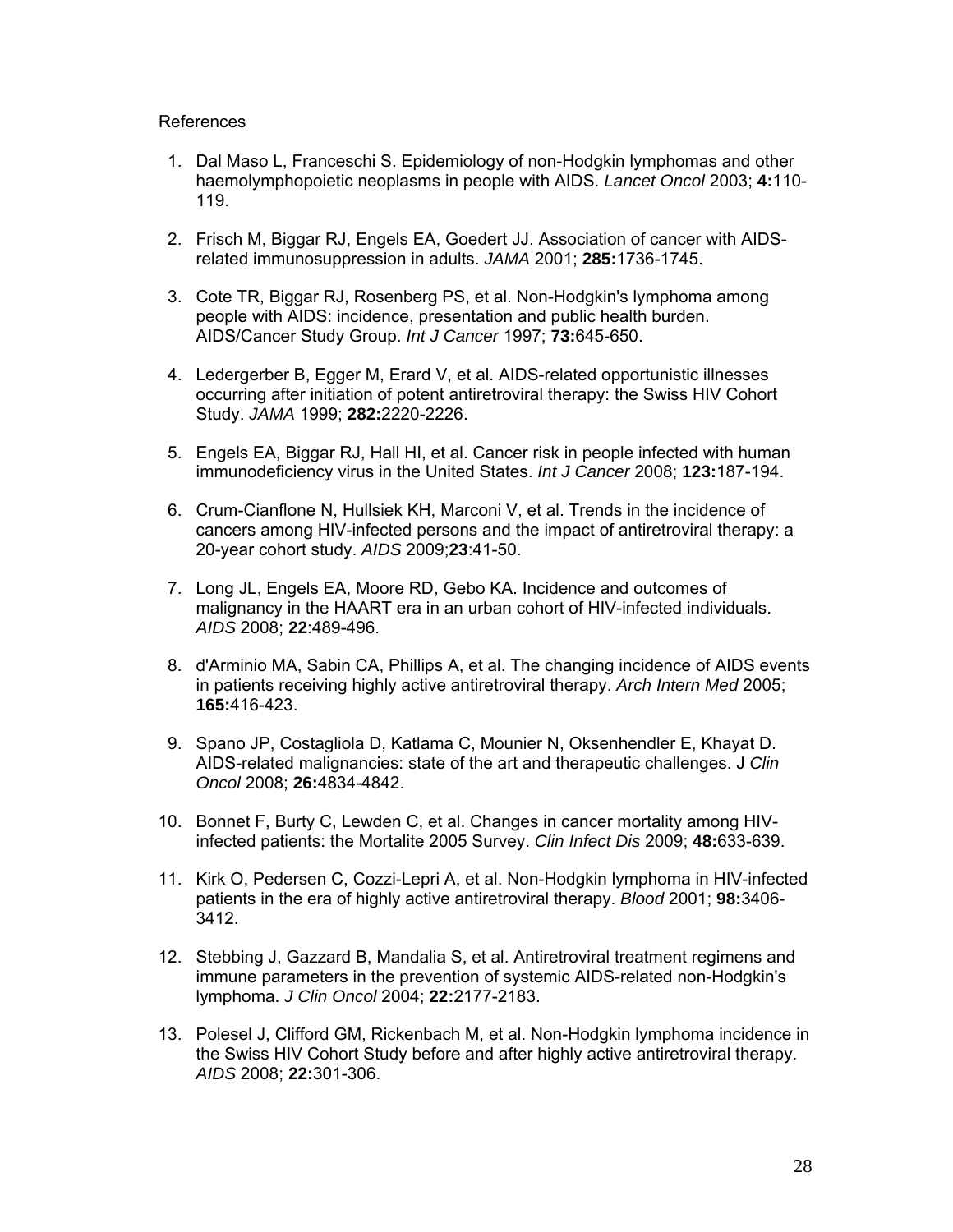- 14. Zoufaly A, Stellbrink H, an der Heide M, et al. Insufficient Virus Suppression during HAART Is a Strong Predictor for the Development of AIDS-related Lymphoma: German CLINSURV Cohort. 2008.
- 15. Biggar RJ, Chaturvedi AK, Goedert JJ, Engels EA. AIDS-related cancer and severity of immunosuppression in persons with AIDS. *J Natl Cancer Inst* 2007; **99:**962-972.
- 16. Engels EA, Biggar RJ, Hall HI, et al. Cancer risk in people infected with human immunodeficiency virus in the United States. *Int J Cancer* 2008; **123:**187-194.
- 17. Collaboration of Observational HIV Epidemiological Research Europe (COHERE) Study Group. Response to combination antiretroviral therapy: variation by age. *AIDS* 2008; **22:**1463-1473.
- 18. Kjaer J, Ledergerber B. HIV cohort collaborations: proposal for harmonization of data exchange. *Antivir Ther* 2004; **9:**631-633.
- 19. 1993 revised classification system for HIV infection and expanded surveillance case definition for AIDS among adolescents and adults. *MMWR Recomm Rep* 1992; **41:**1-19.
- 20. Engels EA, Rosenberg PS, Frisch M, Goedert JJ. Cancers associated with Kaposi's sarcoma (KS) in AIDS: a link between KS herpesvirus and immunoblastic lymphoma. *Br J Cancer* 2001; **85:**1298-1303.
- 21. Deloose ST, Smit LA, Pals FT, Kersten MJ, van Noesel CJ, Pals ST. High incidence of Kaposi sarcoma-associated herpesvirus infection in HIV-related solid immunoblastic/plasmablastic diffuse large B-cell lymphoma. *Leukemia* 2005; **19:**851-855.
- 22. Chadburn A, Hyjek E, Mathew S, Cesarman E, Said J, Knowles DM. KSHVpositive solid lymphomas represent an extra-cavitary variant of primary effusion lymphoma. *Am J Surg Pathol* 2004; **28:**1401-1416.
- 23. Bonnet F, Balestre E, Thiebaut R, et al. Factors associated with the occurrence of AIDS-related non-Hodgkin lymphoma in the era of highly active antiretroviral therapy: Aquitaine Cohort, France. *Clin Infect Dis* 2006; **42:**411-417.
- 24. Highly active antiretroviral therapy and incidence of cancer in human immunodeficiency virus-infected adults. *J Natl Cancer Inst* 2000; **92:**1823-1830.
- 25. Hoffmann C, Wolf E, Fatkenheuer G, et al. Response to highly active antiretroviral therapy strongly predicts outcome in patients with AIDS-related lymphoma. *AIDS* 2003; **17:**1521-1529.
- 26. Antinori A, Cingolani A, Alba L, et al. Better response to chemotherapy and prolonged survival in AIDS-related lymphomas responding to highly active antiretroviral therapy. *AIDS* 2001; **15:**1483-1491.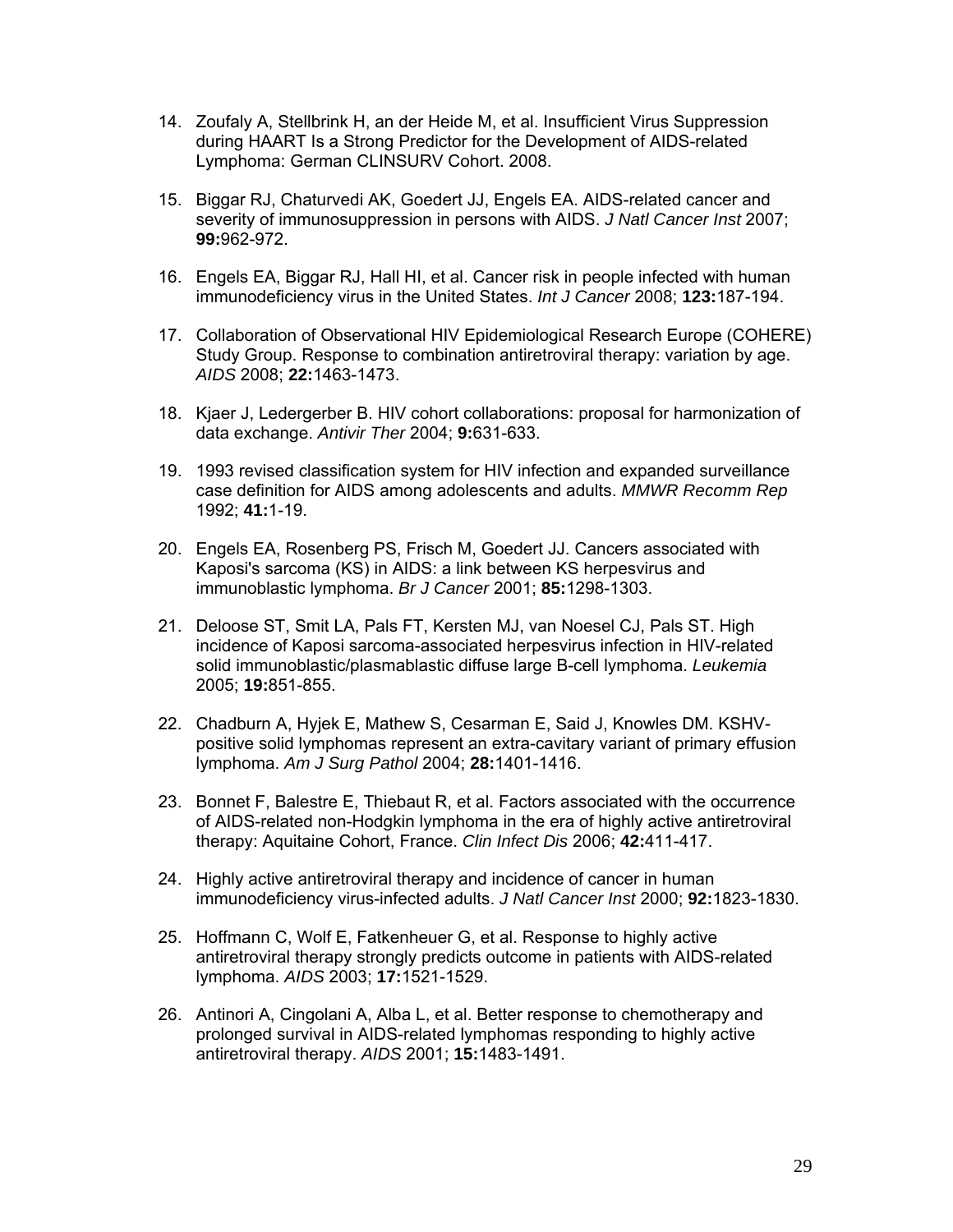- 27. Simcock M, Blasko M, Karrer U, et al. Treatment and prognosis of AIDS-related lymphoma in the era of highly active antiretroviral therapy: findings from the Swiss HIV Cohort Study. *Antivir Ther* 2007; **12:**931-939.
- 28. Boue F, Gabarre J, Gisselbrecht C, et al. Phase II trial of CHOP plus rituximab in patients with HIV-associated non-Hodgkin's lymphoma. *J Clin Oncol* 2006; **24:**4123-4128.
- 29. Grulich AE, Wan X, Law MG, et al. B-cell stimulation and prolonged immune deficiency are risk factors for non-Hodgkin's lymphoma in people with AIDS. *AIDS* 2000; **14:**133-140.
- 30. Lim ST, Levine AM. Recent advances in acquired immunodeficiency syndrome (AIDS)-related lymphoma. *CA Cancer J Clin* 2005; **55:**229-241.
- 31. Sullivan RJ, Pantanowitz L, Casper C, Stebbing J, Dezube BJ. HIV/AIDS: epidemiology, pathophysiology, and treatment of Kaposi sarcoma-associated herpesvirus disease: Kaposi sarcoma, primary effusion lymphoma, and multicentric Castleman disease. *Clin Infect Dis* 2008; **47:**1209-1215.
- 32. Carbone A, Cesarman E, Spina M, Gloghini A, Schulz TF. HIV-associated lymphomas and gamma-herpesviruses. *Blood* 2008.
- 33. Du MQ, Bacon CM, Isaacson PG. Kaposi sarcoma-associated herpesvirus/human herpesvirus 8 and lymphoproliferative disorders. *J Clin Pathol* 2007; **60:**1350-1357.
- 34. Oksenhendler E, Boulanger E, Galicier L, et al. High incidence of Kaposi sarcoma-associated herpesvirus-related non-Hodgkin lymphoma in patients with HIV infection and multicentric Castleman disease. *Blood* 2002; **99:**2331-2236.
- 35. Chang Y, Cesarman E, Pessin MS, et al. Identification of herpesvirus-like DNA sequences in AIDS-associated Kaposi's sarcoma. *Science* 1994; **266:**1865-1869.
- 36. Cesarman E, Chang Y, Moore PS, Said JW, Knowles DM. Kaposi's sarcomaassociated herpesvirus-like DNA sequences in AIDS-related body-cavity-based lymphomas. *N Engl J Med* 1995; **332:**1186-1191.
- 37. Hjalgrim H, Engels EA. Infectious aetiology of Hodgkin and non-Hodgkin lymphomas: a review of the epidemiological evidence. *J Intern Med* 2008; **264:**537-548.
- 38. Ridolfo AL, Santambrogio S, Mainini F, et al. High frequency of non-Hodgkin's lymphoma in patients with HIV-associated Kaposi's sarcoma. *AIDS* 1996; **10:**181-185.
- 39. Biggar RJ, Curtis RE, Cote TR, Rabkin CS, Melbye M. Risk of other cancers following Kaposi's sarcoma: relation to acquired immunodeficiency syndrome. *Am J Epidemiol* 1994; **139:**362-368.